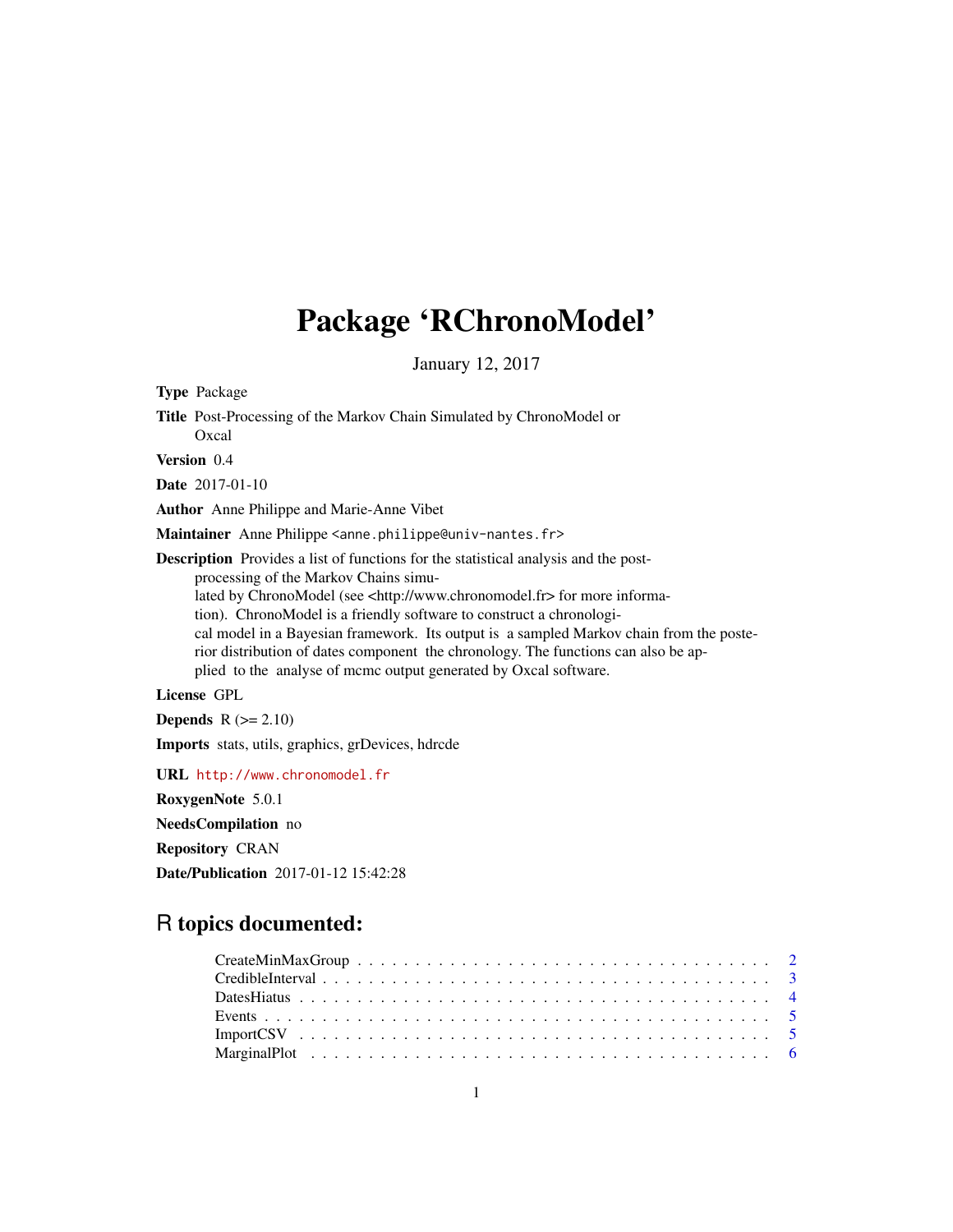<span id="page-1-0"></span>

|       | $\overline{7}$ |
|-------|----------------|
|       |                |
|       | -9             |
|       |                |
|       |                |
|       |                |
|       |                |
|       |                |
|       |                |
|       |                |
|       |                |
|       |                |
|       |                |
|       |                |
|       |                |
|       | 23             |
|       | -24            |
|       | 24             |
|       | -26            |
|       |                |
| Index | 28             |

CreateMinMaxGroup *Constructing the minimum and the maximum for a group of dates(phase)*

# Description

Constructs a dataframe containing the output of the MCMC algorithm corresponding to the minimum and the maximum of a group of dates (phase)

# Usage

```
CreateMinMaxGroup(data, position, name ="Phase", add=NULL, exportFile=NULL)
```
# Arguments

| data       | data frame containing the output of the MCMC algorithm                                                                                  |
|------------|-----------------------------------------------------------------------------------------------------------------------------------------|
| position   | numeric vector containing the position of the column corresponding to the MCMC<br>chains of all dates included in the phase of interest |
| name       | name of the current group of dates or phase                                                                                             |
| add        | the name of the dataframe in which the current minimum and maximum should<br>be added. Null by default.                                 |
| exportFile | the name of the final file that will be saved if chosen. Null by default.                                                               |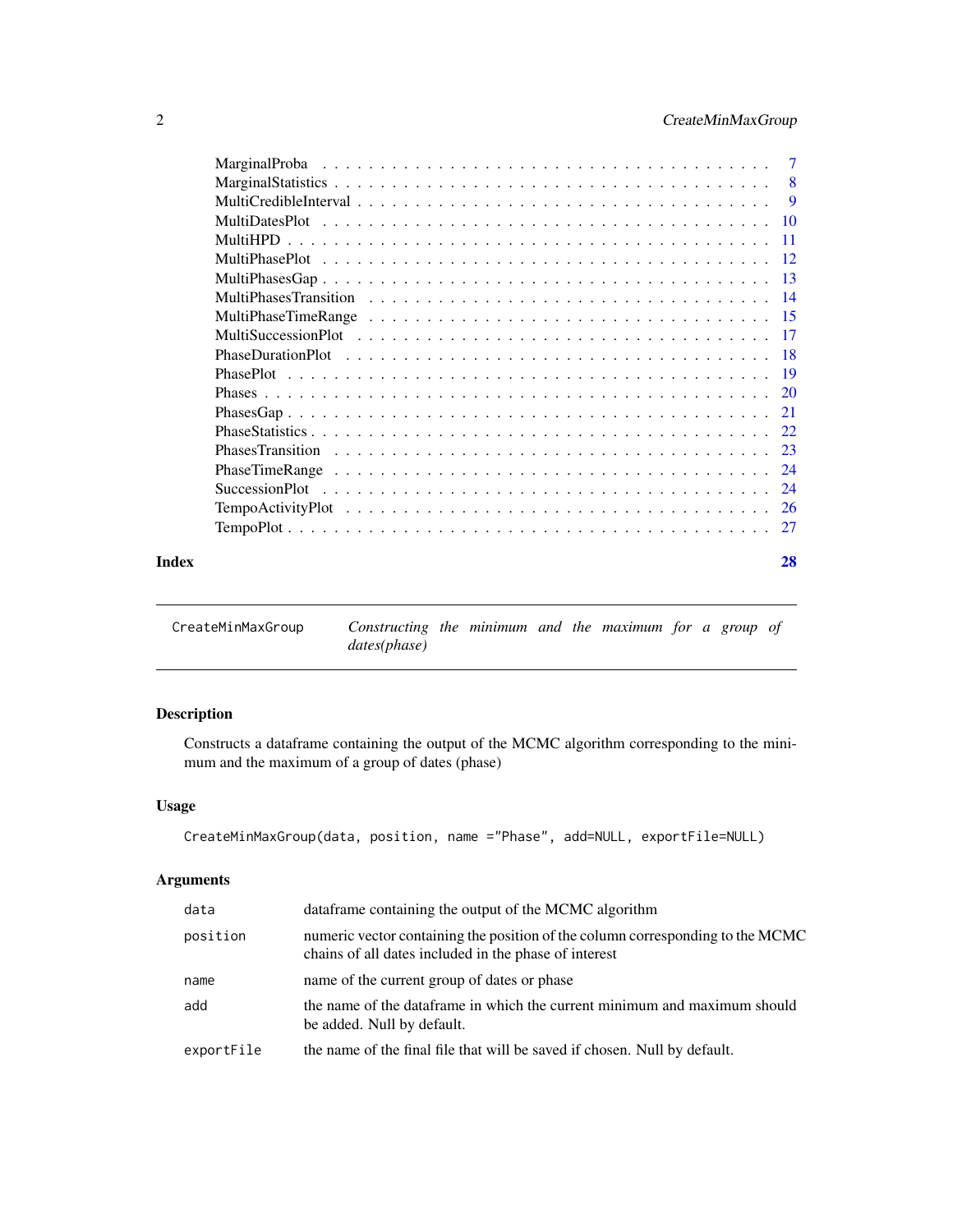# <span id="page-2-0"></span>CredibleInterval 3

#### Value

A dataframe containing the minimum and the maximum of the group of dates included in the phase of interest. These values may be added to an already existing file "add" if given.

#### Author(s)

Anne Philippe <Anne.Philippe@univ-nantes.fr> and

Marie-Anne Vibet <Marie-Anne.Vibet@univ-nantes.fr>

# Examples

```
data(Events)
Temp = CreateMinMaxGroup(Events, c(2,4), "Phase2")
Temp = CreateMinMaxGroup(Events, c(3,5), "Phase1", Temp)
```
CredibleInterval *Bayesian credible interval*

#### Description

Computes the shortest credible interval at the desired level.

#### Usage

```
CredibleInterval(a_chain, level = 0.95)
```
# Arguments

| a chain | numeric vector containing the output of the MCMC algorithm for a one-parameter      |
|---------|-------------------------------------------------------------------------------------|
| level   | probability corresponding to the level of confidence used for the credible interval |

# Details

A (100 \* level) % credible intervalgives the shortest interval, whose posterior probability is equal to the desired level. This interval is approximated by constructing the shortest interval such that N\*(1-level) elements of the sample are outside the interval.

#### Value

Returns a vector of values containing the level of confidence and the endpoints of the shortest credible interval.

#### Author(s)

Anne Philippe <Anne.Philippe@univ-nantes.fr> and

Marie-Anne Vibet <Marie-Anne.Vibet@univ-nantes.fr>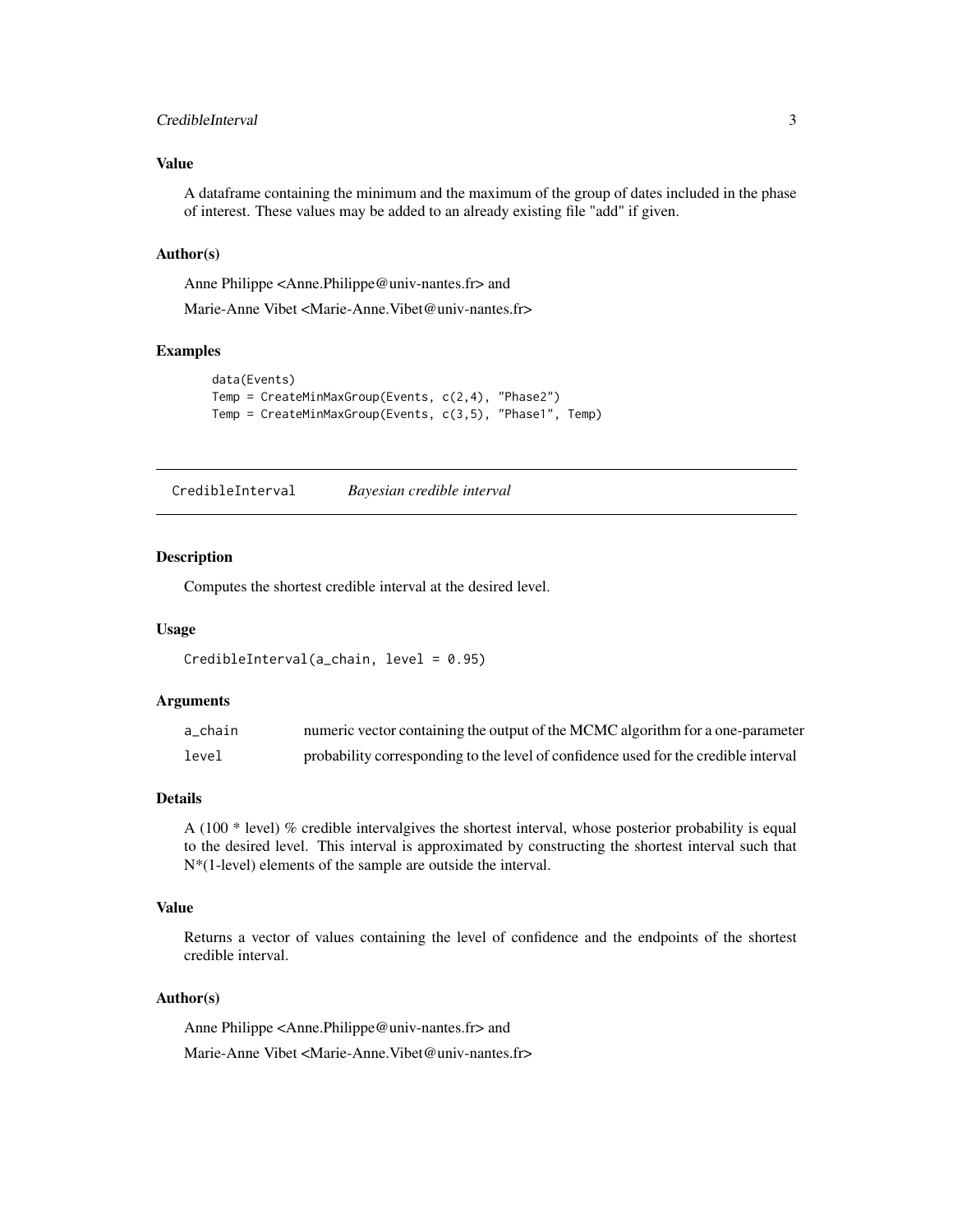# Examples

```
data(Events); attach(Events)
```

```
CredibleInterval(Event.1)
CredibleInterval(Event.12, 0.50)
```
DatesHiatus *Test for the existence of a hiatus between two parameters*

# Description

Finds if it exists a gap between two dates that is the longest interval that satisfies :  $P(a_c)$ chain < IntervalInf < IntervalSup <  $b$ \_chain  $|M$ ) = level

# Usage

DatesHiatus(a\_chain, b\_chain, level=0.95)

#### Arguments

| a_chain | numeric vector containing the output of the MCMC algorithm for the first one-<br>parameter (date) a                   |
|---------|-----------------------------------------------------------------------------------------------------------------------|
| b_chain | numeric vector containing the output of the same MCMC algorithm for the sec-<br>ond one-parameter (date) b            |
| level   | probability corresponding to the level of confidence used for the credible interval<br>and the highest density region |

# Value

Returns the endpoints of the longest hiatus between two parameters

#### Author(s)

Anne Philippe <Anne.Philippe@univ-nantes.fr> and

Marie-Anne Vibet <Marie-Anne.Vibet@univ-nantes.fr>

```
data(Events); attach(Events)
DatesHiatus(Event.1, Event.12)
DatesHiatus(Event.1, Event.12, level = 0.5)
```
<span id="page-3-0"></span>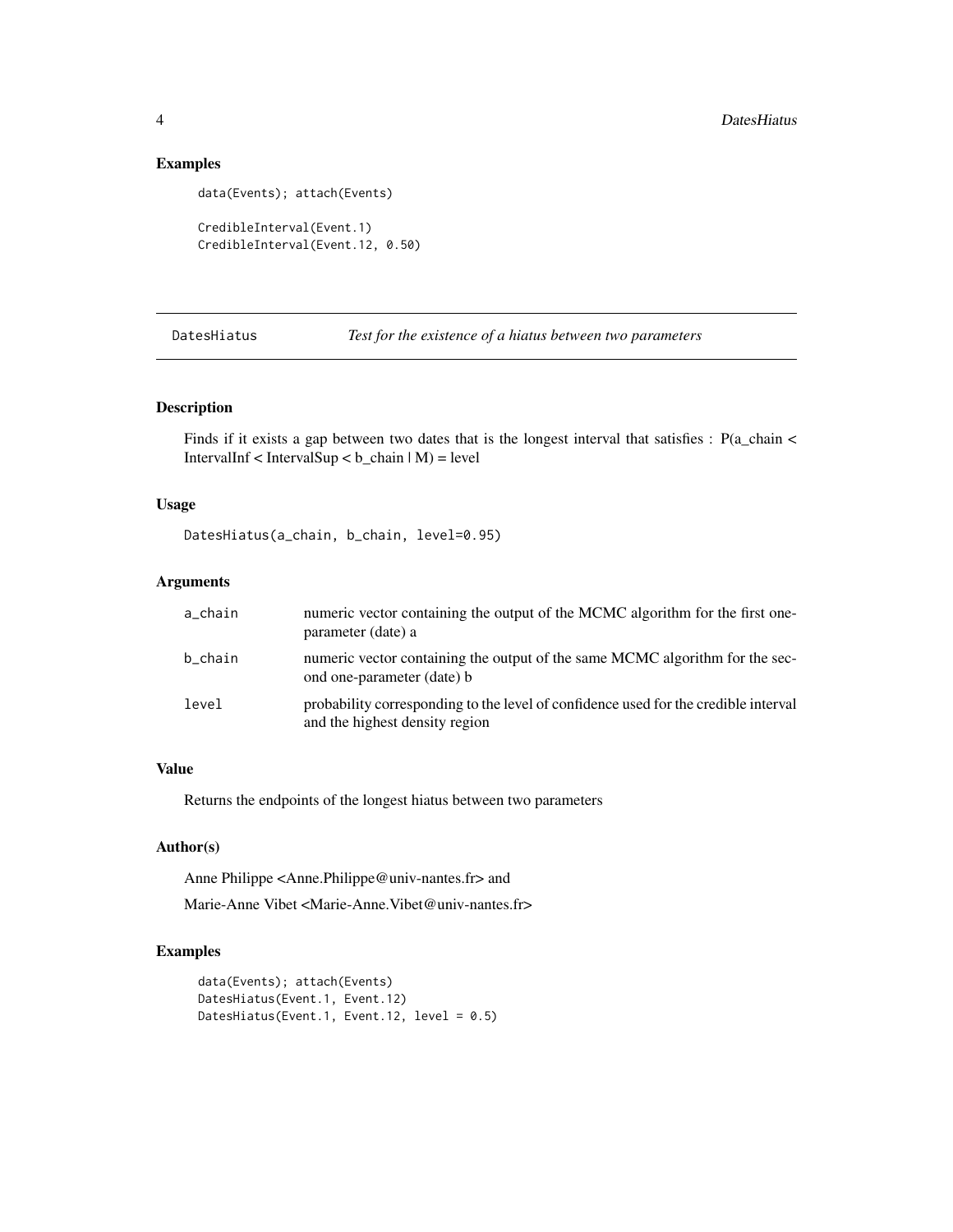<span id="page-4-0"></span>Events *Events*

#### Description

Contains the output of the MCMC algorithm for four events modelled by ChronoModel.

#### Usage

data(Events)

# Format

A data frame with 30000 observations on the following 5 variables.

iter a numeric vector corresponding to iteration number

- Event.1 a numeric vector containing the output of the MCMC algorithm for the parameter Event 1
- Event.12 a numeric vector containing the output of the MCMC algorithm for the parameter Event 12
- Event.2 a numeric vector containing the output of the MCMC algorithm for the parameter Event 2

Event.22 a numeric vector containing the output of the MCMC algorithm for the parameter Event 22

#### Author(s)

Anne Philippe <Anne.Philippe@univ-nantes.fr> and Marie-Anne Vibet <Marie-Anne.Vibet@univ-nantes.fr>

# Examples

```
data(Events)
summary(Events)
```
ImportCSV *Importing a CSV file containing the output of the MCMC algorithm*

# Description

Use of the read.csv with th default values for CSV files extracted from ChronoModel software

#### Usage

ImportCSV(file, dec = '.', sep=',', comment.char='#', header = TRUE)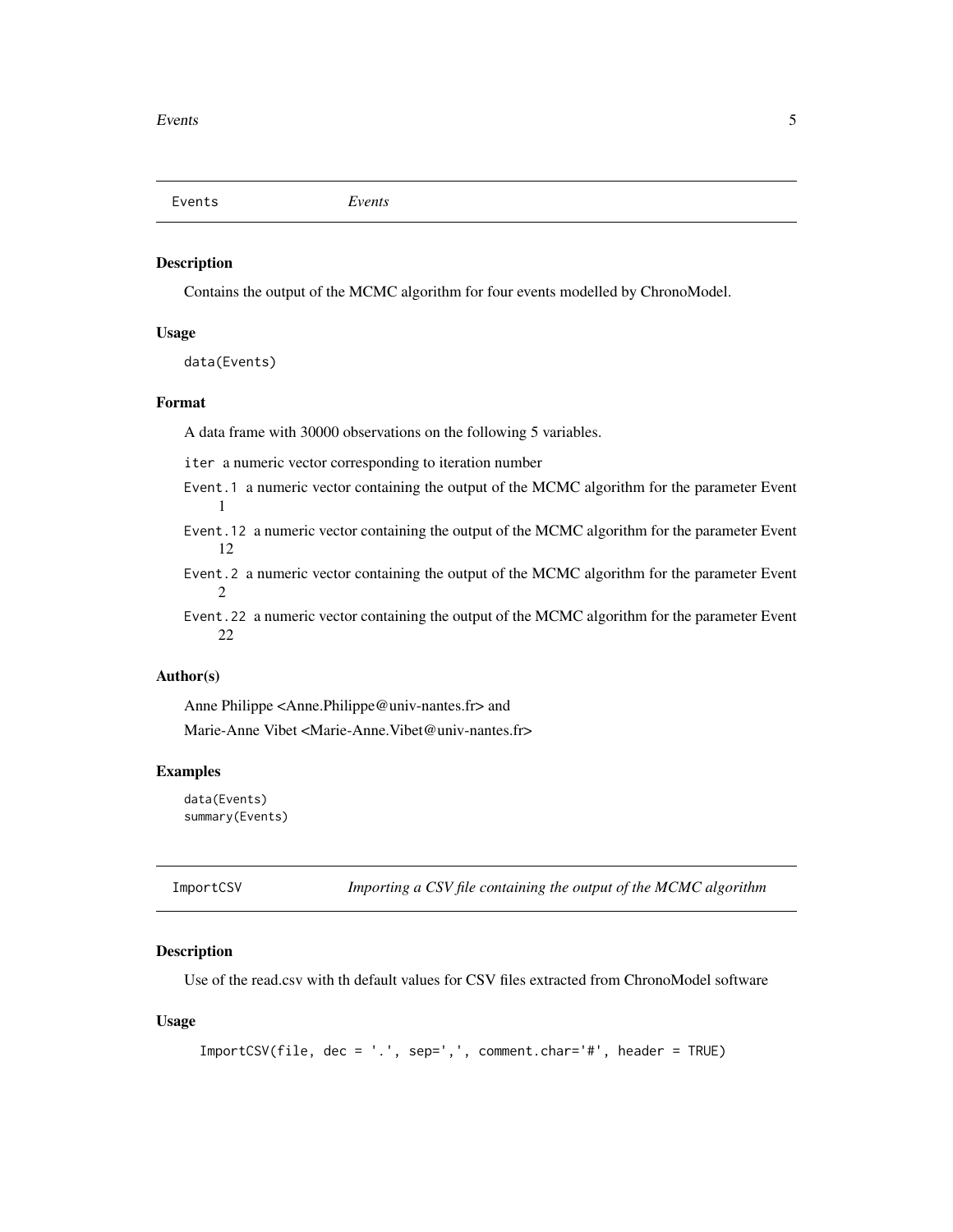# <span id="page-5-0"></span>Arguments

| file         | the name of the CSV file containing the output of the MCMC algorithm                                              |
|--------------|-------------------------------------------------------------------------------------------------------------------|
| dec          | the character used in the file for decimal points for the use of read.csv()                                       |
| sep          | the field separator character for the use of read.csv()                                                           |
| comment.char | a character vector of length one containing a single character or an empty string<br>for the use of read.csv $()$ |
| header       | a logical value indicating whether the file contains the names of the variables as<br>its first line.             |

# Value

Returns a dataframe containing a representation of the data in the file.

#### Author(s)

Anne Philippe <Anne.Philippe@univ-nantes.fr> and

Marie-Anne Vibet <Marie-Anne.Vibet@univ-nantes.fr>

# Examples

```
data(Events)
write.csv(Events, "data.csv", row.names=FALSE)
ImportCSV("data.csv")
ImportCSV("data.csv", dec = '.', sep=',', comment.char='#', header = TRUE)
```
MarginalPlot *Plot of a marginal posterior density*

#### Description

This function draws the density of a one-parameter and adds summary statistics.

# Usage

```
MarginalPlot(a_chain, level = 0.95, title = "Marginal posterior density",
  colors = T, GridLength = 1024)
```
# Arguments

| a_chain    | numeric vector containing the output of the MCMC algorithm for a one-parameter |
|------------|--------------------------------------------------------------------------------|
| level      | probability corresponding to the level of confidence                           |
| title      | label of the title                                                             |
| colors     | if TRUE $\rightarrow$ use of colors in the graph                               |
| GridLength | length of the grid used to estimate the density                                |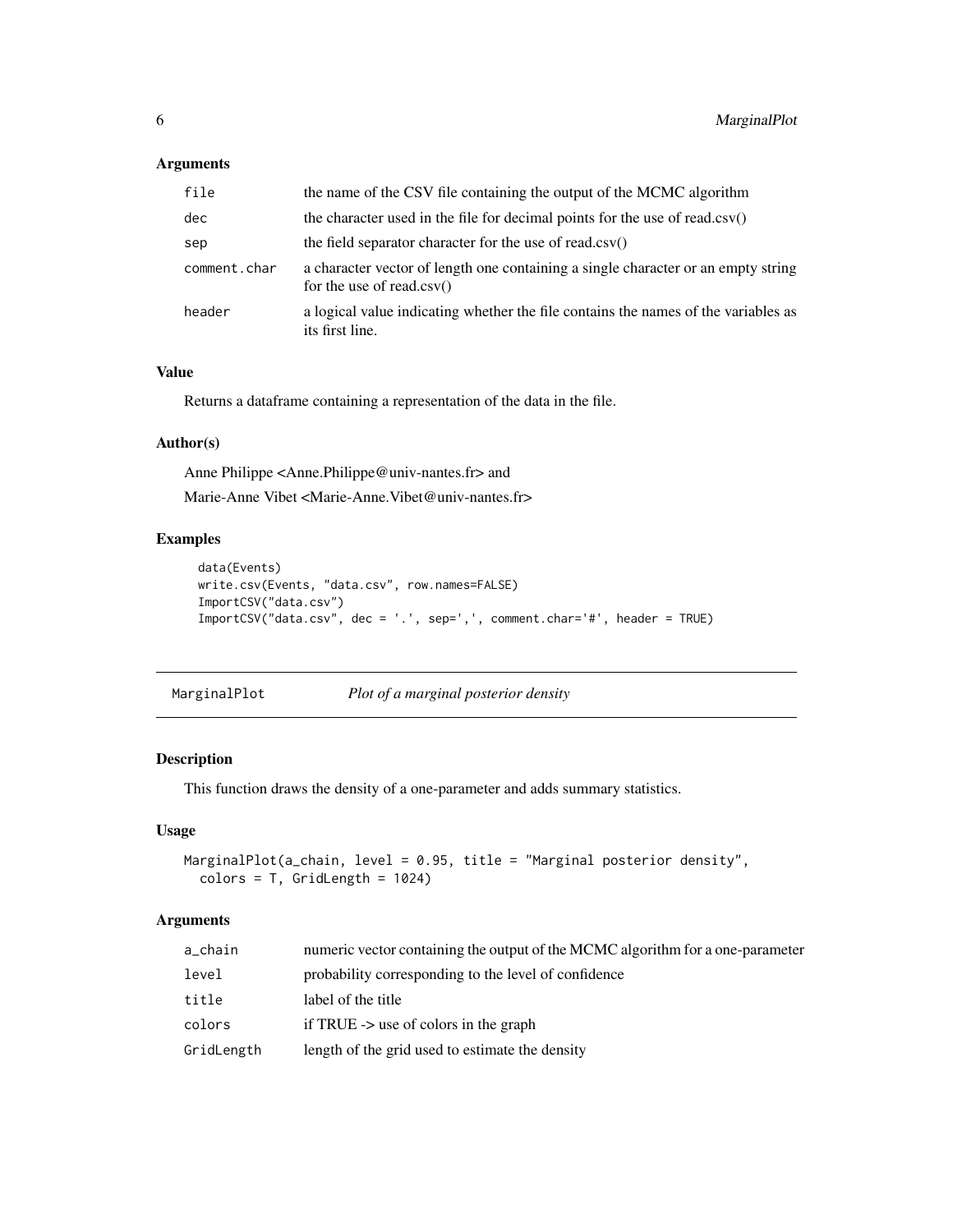# <span id="page-6-0"></span>MarginalProba 7

# Details

The density is estimated using density() function with n=GridLength.

#### Value

Draws a plot of the estimated marginal posterior density for the one-parameter and adds the mean and the credible interval at the desired level

# Author(s)

Anne Philippe <Anne.Philippe@univ-nantes.fr> and

Marie-Anne Vibet <Marie-Anne.Vibet@univ-nantes.fr>

#### Examples

data(Events); attach(Events)

MarginalPlot(Event.1, 0.95) MarginalPlot(Event.1, 0.50)

```
MarginalPlot(Event.2, 0.95, title="Marginal density plot of Event 2")
MarginalPlot(Event.2, 0.95, colors = FALSE)
```
MarginalProba *Bayesian test for anteriority / posteriority between two parameters*

#### Description

This function estimates the posterior probability that event 'a' is older than event 'b' using the output of the MCMC algorithm. This provides a bayesian test for checking the following assumption: "Event a is older than event b"

#### Usage

MarginalProba(a\_chain, b\_chain)

#### Arguments

| a chain | numeric vector containing the output of the MCMC algorithm for the first one-<br>parameter (date) a        |
|---------|------------------------------------------------------------------------------------------------------------|
| b chain | numeric vector containing the output of the same MCMC algorithm for the sec-<br>ond one-parameter (date) b |

# Details

For a given output of MCMC algorithm, this function estimates the posterior probability of the event 'a' < 'b' by the relative frenquency of the event "the value of event 'a' is lower than the value of event 'b'" in the simulated Makov chain.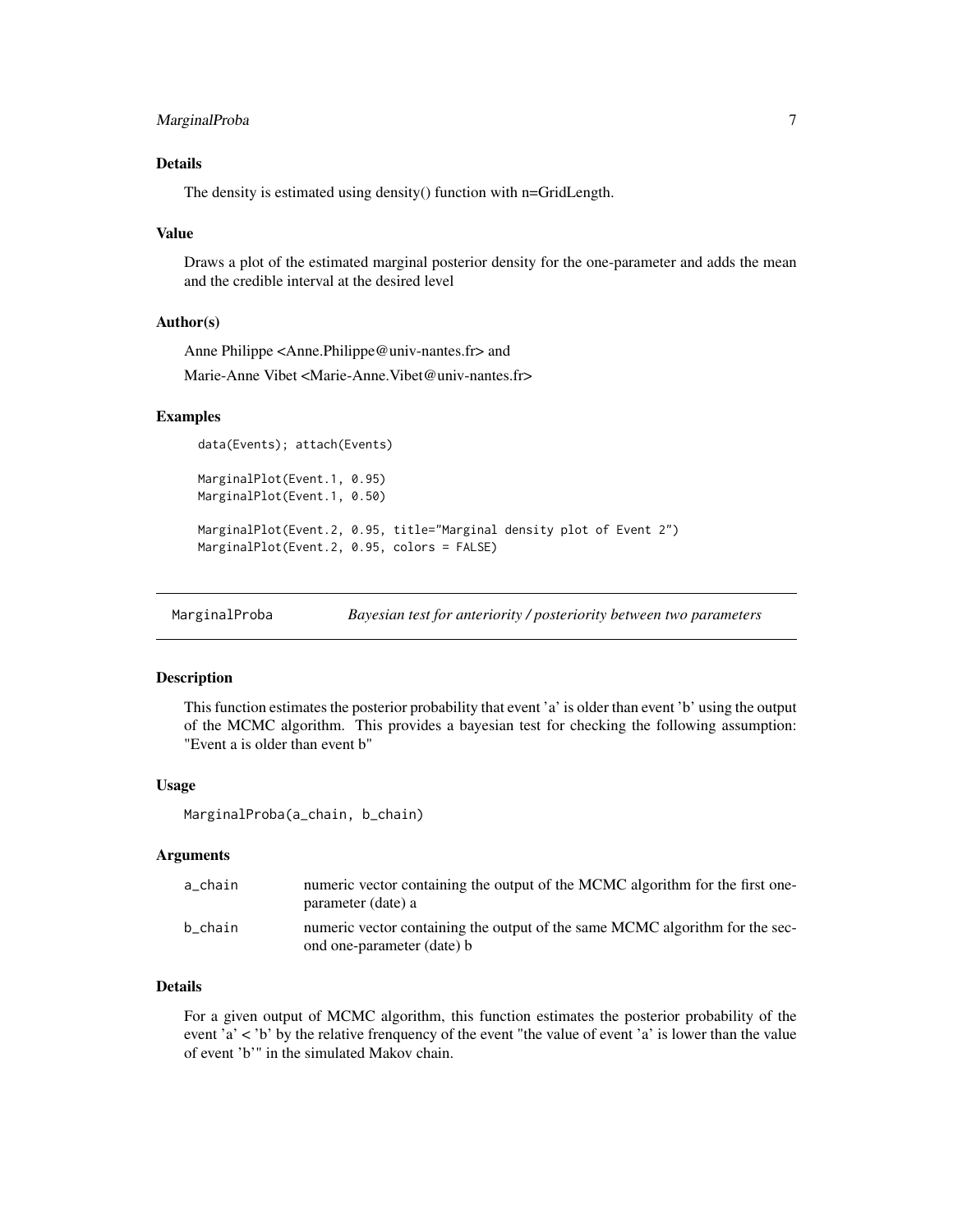# <span id="page-7-0"></span>Value

Returns the posterior probability of the following assumption: "Event a is older than event b"

#### Author(s)

Anne Philippe <Anne.Philippe@univ-nantes.fr> and

Marie-Anne Vibet <Marie-Anne.Vibet@univ-nantes.fr>

#### Examples

```
data(Events); attach(Events)
```
# Probability that Event.1 is older than Event.12 MarginalProba(Event.1, Event.12) # Probability that Event.1 is older than Event.2 MarginalProba(Event.1, Event.2)

```
# Probability that the beginning of the phase 1 is older than the end of the phase 1
# Should always be 1 for every phase
data(Phases); attach(Phases)
```
MarginalProba(Phase.1.alpha, Phase.1.beta)

MarginalStatistics *Marginal summary statistics*

# Description

Gives a list of summary statistics resulting from the output of the MCMC algorithm for a oneparameter.

#### Usage

```
MarginalStatistics(a_chain, level = 0.95, max_decimal = 0)
```
# Arguments

| a chain     | numeric vector containing the output of the MCMC algorithm for a one-parameter                                        |
|-------------|-----------------------------------------------------------------------------------------------------------------------|
| level       | probability corresponding to the level of confidence used for the credible interval<br>and the highest density region |
| max decimal | maximum number of decimal                                                                                             |

#### Details

The 100\*level % HPD (highest posterior density) region is estimated using HDR function from Package 'hdrcde'.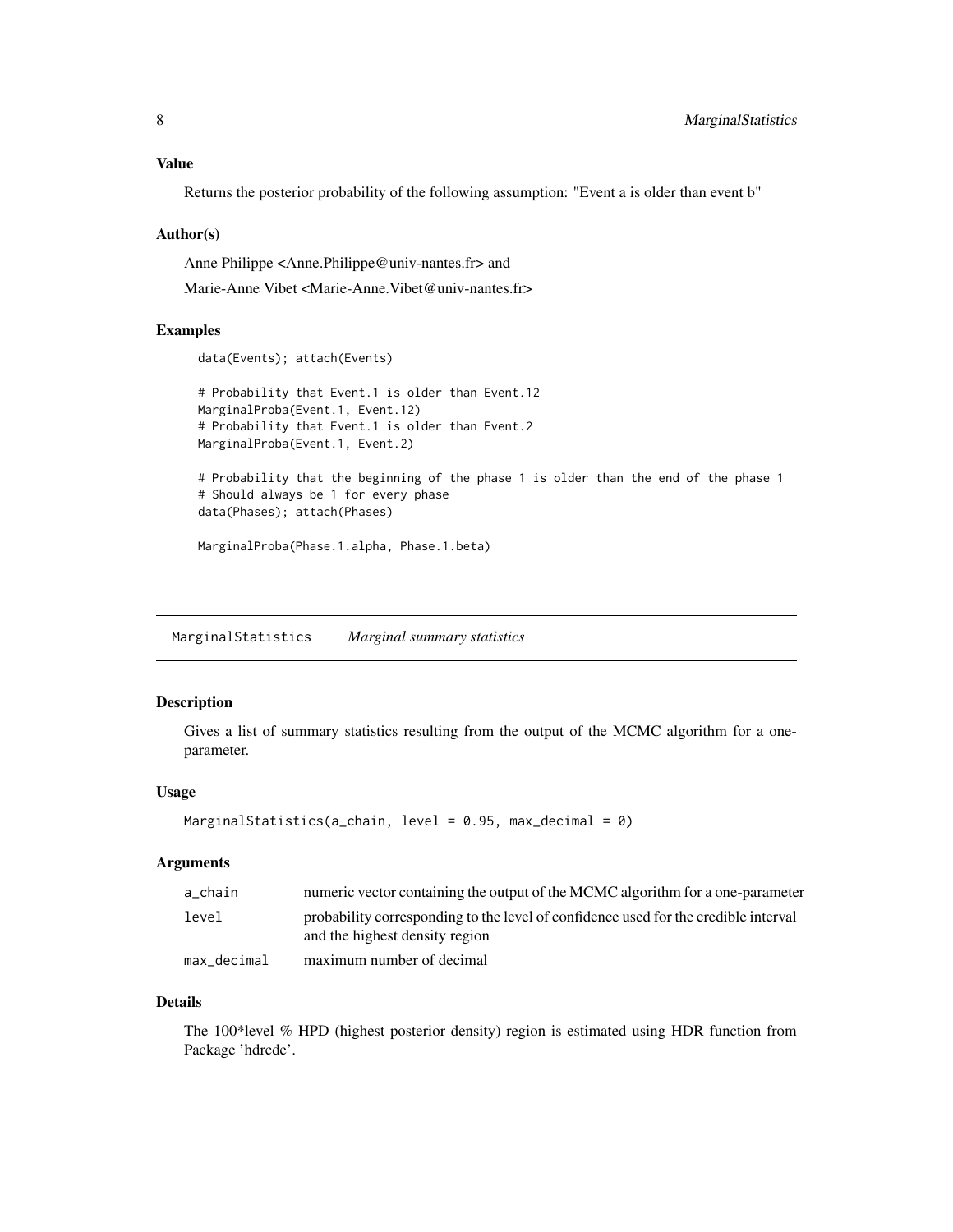# <span id="page-8-0"></span>Value

A matrix of values corresponding to the following summary statistics

| title                   | The title of the summary statistics                                                                                                                                     |
|-------------------------|-------------------------------------------------------------------------------------------------------------------------------------------------------------------------|
| mean                    | The mean of the MCMC chain. Use of "mean" function.                                                                                                                     |
| map                     | The maximum a posteriori of the MCMC chain. Use of "hdr" function.                                                                                                      |
| sd<br>median, 03<br>01. | The standard deviation of the MCMC chain. Use of "sd" function.<br>The quantiles of the MCMC chain corresponding to 0.25, 0.50 and 0.75. Use of<br>"quantile" function. |
| CI                      | The credible interval corresponding to the desired level. Use of "CredibleInter-<br>val" function.                                                                      |
| <b>HPDR</b>             | The highest posterior density regions corresponding to the desired level. Use of<br>"hdr" function.                                                                     |

#### Author(s)

Anne Philippe <Anne.Philippe@univ-nantes.fr> and

Marie-Anne Vibet <Marie-Anne.Vibet@univ-nantes.fr>

# References

Hyndman, R.J. (1996) Computing and graphing highest density regions. American Statistician, 50, 120-126.

# Examples

```
data(Events); attach(Events)
MarginalStatistics(Event.1)
MarginalStatistics(Event.2, level = 0.90)
```
MultiCredibleInterval *Bayesian credible intervals for a series of dates*

# Description

Estimation of the shorest credible interval for each variables of simulated Markov chain.

# Usage

```
MultiCredibleInterval(data, position, level = 0.95)
```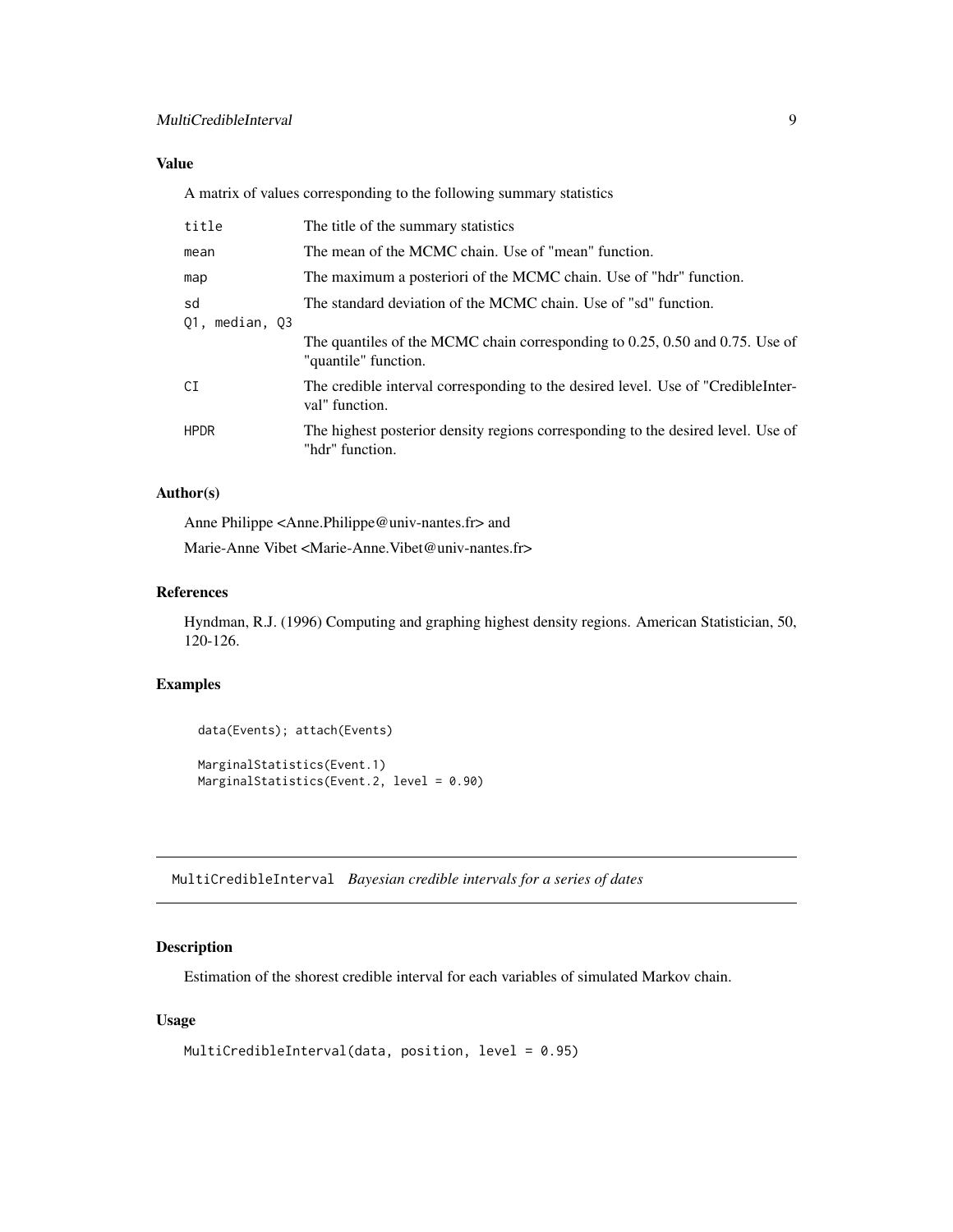# <span id="page-9-0"></span>Arguments

| data     | data frame containing the output of the MCMC algorithm                                               |
|----------|------------------------------------------------------------------------------------------------------|
| position | numeric vector containing the position of the column corresponding to the MCMC<br>chains of interest |
| level    | probability corresponding to the level of confidence used to estimate the credible<br>interval       |

# Value

Returns a matrix of values containing the level of confidence and the endpoints of the shortest credible interval for each variable of the MCMC chain. The name of the resulting rows are the positions of the corresponding columns in the CSV file.

#### Author(s)

Anne Philippe <Anne.Philippe@univ-nantes.fr> and

Marie-Anne Vibet <Marie-Anne.Vibet@univ-nantes.fr>

# Examples

```
data(Events)
MultiCredibleInterval(Events, c(2,4,3), 0.95)
```

| MultiDatesPlot | Plot of the endpoints of credible intervals or HPD intervals of a series |
|----------------|--------------------------------------------------------------------------|
|                | of dates                                                                 |

# Description

Draws a plot of segments corresponding to the endpoints of the intervals (CI or HPD) of each selected date.

#### Usage

```
MultiDatesPlot(data, position, level = 0.95, intervals = c("CI", "HPD"),
title = "Plot of intervals")
```
# Arguments

| data      | data frame containing the output of the MCMC algorithm                                               |
|-----------|------------------------------------------------------------------------------------------------------|
| position  | numeric vector containing the position of the column corresponding to the MCMC<br>chains of interest |
| level     | probability corresponding to the level of confidence used to estimate the credible<br>interval       |
| intervals | "CI" corresponds to the credible intervals, "HPD" to the highest density regions                     |
| title     | title of the graph                                                                                   |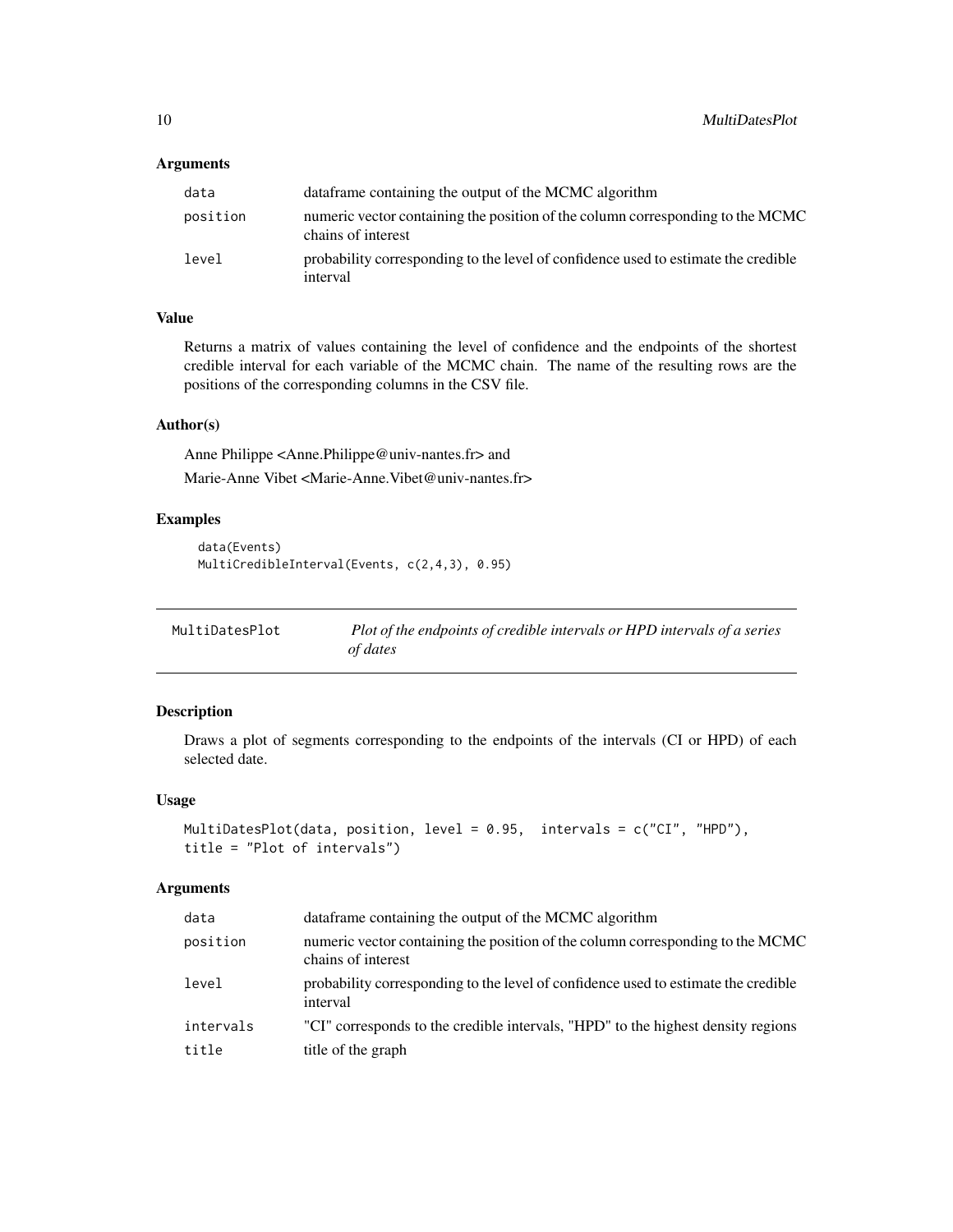#### <span id="page-10-0"></span> $\mu$ ultiHPD 11

#### Author(s)

Anne Philippe <Anne.Philippe@univ-nantes.fr> and

Marie-Anne Vibet <Marie-Anne.Vibet@univ-nantes.fr>

#### Examples

```
data(Events)
MultiDatesPlot(Events, c(2,4,3), level = 0.95, intervals ="CI", title = "Plot of CI intervals")
MultiDatesPlot(Events, c(2,4,3), level = 0.95, intervals ="HPD", title = "Plot of HPD intervals")
```

| MultiHPD | Bayesian highest posterior density regions for a series of MCMC<br><i>chains</i> |  |  |  |  |
|----------|----------------------------------------------------------------------------------|--|--|--|--|
|          |                                                                                  |  |  |  |  |

#### Description

Estimation of the highest posterior density regions for each variables of simulated Markov chain. This function uses the "hdr" function oincluded in the package "hdrcde.

#### Usage

MultiHPD(data, position, level=0.95)

#### Arguments

| data     | data frame containing the output of the MCMC algorithm                                               |
|----------|------------------------------------------------------------------------------------------------------|
| position | numeric vector containing the position of the column corresponding to the MCMC<br>chains of interest |
| level    | probability corresponding to the level of confidence                                                 |

#### Value

Returns a matrix of values containing the level of confidence and the endpoints of each interval for each variable of the MCMC chain. The name of the resulting rows are the positions of the corresponding columns in the CSV file.

#### Author(s)

Anne Philippe <Anne.Philippe@univ-nantes.fr> and

Marie-Anne Vibet <Marie-Anne.Vibet@univ-nantes.fr>

#### References

Hyndman, R.J. (1996) Computing and graphing highest density regions. American Statistician, 50, 120-126.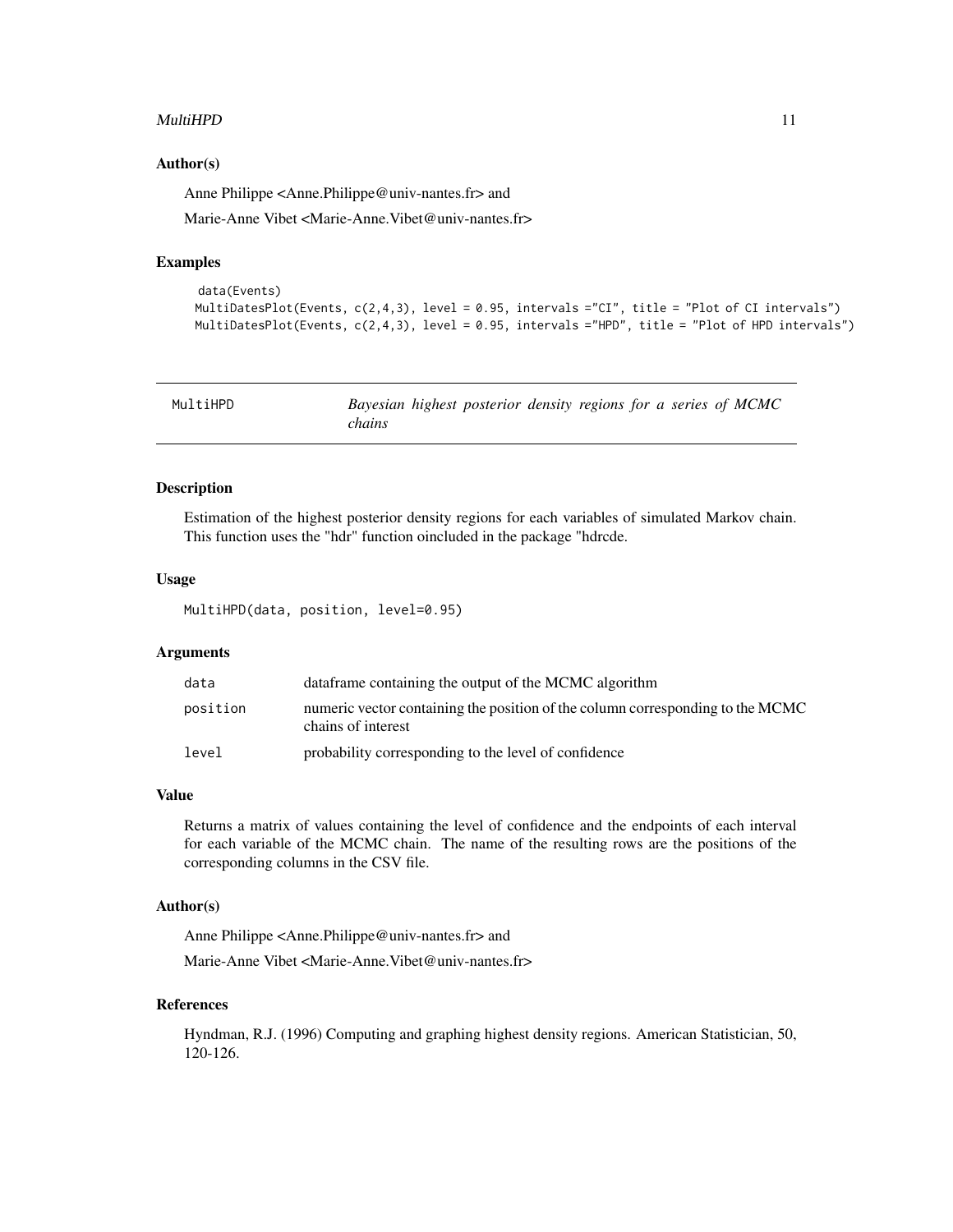# Examples

```
data(Events)
MultiHPD(Events, c(2,4,3), 0.95)
```
MultiPhasePlot *Plot of the marginal posterior densities of several phases*

#### Description

Draws a plot with the marginal posterior densities of the minimum and the maximum of the dates included in each phase. No temporal order between phases is required.

#### Usage

```
MultiPhasePlot(data, position_minimum, position_maximum = position_minimum+1,
level = 0.95, title = "Phases marginal posterior densities")
```
#### Arguments

| data             | dataframe containing the output of the MCMC algorithm                                                                                                                        |
|------------------|------------------------------------------------------------------------------------------------------------------------------------------------------------------------------|
| position_minimum |                                                                                                                                                                              |
|                  | numeric vector containing the column number corresponding to the minimum<br>of the dates included in each phase                                                              |
| position_maximum |                                                                                                                                                                              |
|                  | numeric vector containing the column number corresponding to the maximum<br>of the dates included in each phase. By default, position_maximum = posi-<br>tion minimum $+1$ . |
| level            | probability corresponding to the level of confidence                                                                                                                         |
| title            | title of the graph                                                                                                                                                           |

#### Value

Draws a plot with the marginal posterior densities of the minimum and the maximum of the dates included in each phase and adds the time range of each phase.

# Author(s)

Anne Philippe <Anne.Philippe@univ-nantes.fr> and

Marie-Anne Vibet <Marie-Anne.Vibet@univ-nantes.fr>

<span id="page-11-0"></span>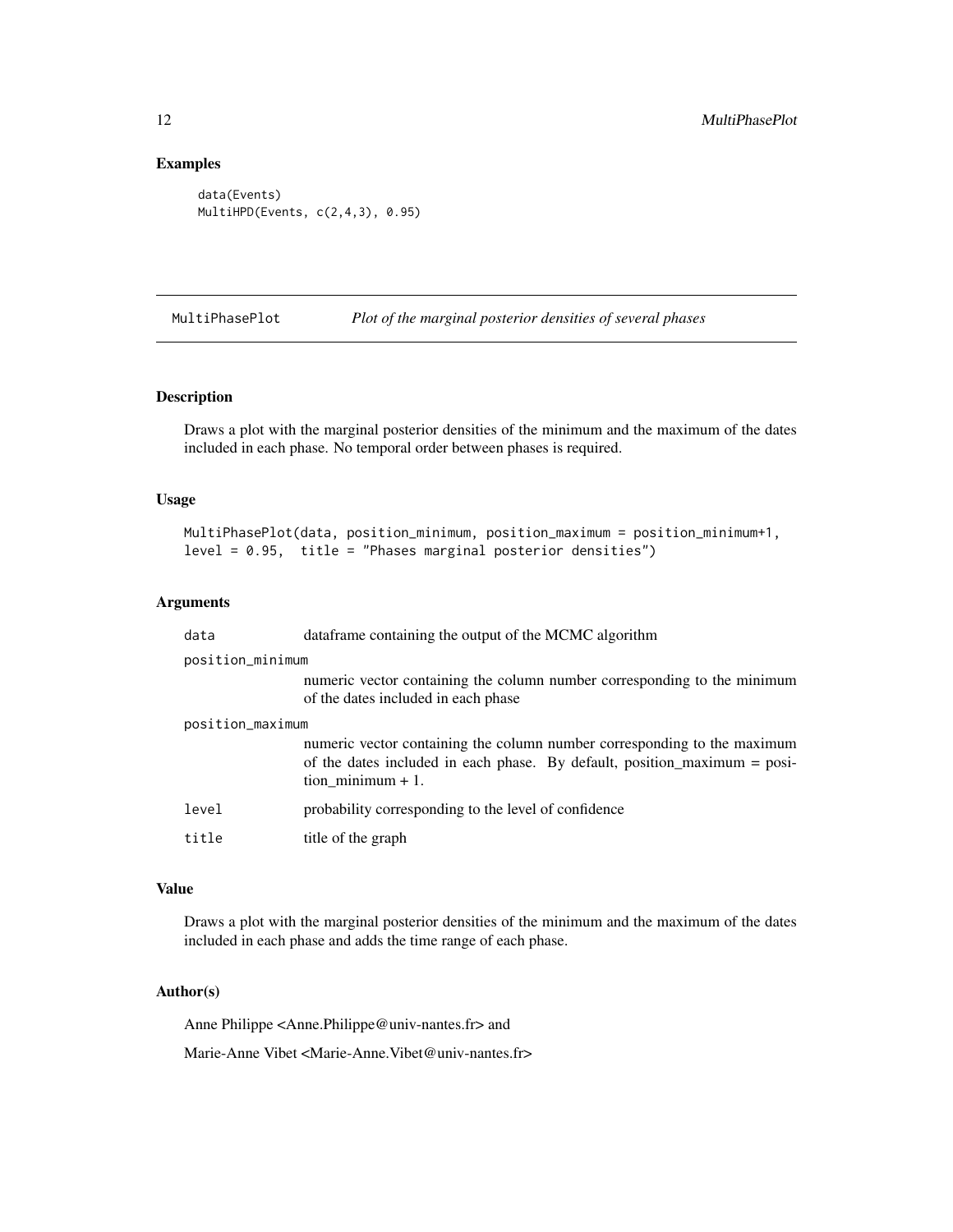# <span id="page-12-0"></span>MultiPhasesGap 13

#### Examples

```
# Data extracted from ChronoModel software
data(Phases)
# List of the name of the phases
names(Phases)
# Stipulating position_maximum
MultiPhasePlot(Phases, c(4,2), c(5,3), title = "Succession of phase 1 and phase 2")
# In this case, equivalent to
MultiPhasePlot(Phases, c(4,2), title = "Succession of phase 1 and phase 2")
```
MultiPhasesGap *Gap/Hiatus between a succession of phases (for phases in temporal order constraint)*

# Description

This function finds, if it exists, the gap between two successive phases. This gap or hiatus is the longest interval [IntervalInf, IntervalSup] that satisfies : P(Phase1Max < IntervalInf < IntervalSup  $\langle$  Phase2Min  $|M$ ) = level for each successive phase.

#### Usage

MultiPhasesGap(data, position\_minimum, position\_maximum = position\_minimum+1,  $level = 0.95$ ,  $max\_decimal = 0$ 

#### Arguments

| data             | data frame containing the output of the MCMC algorithm                                                                                                                       |
|------------------|------------------------------------------------------------------------------------------------------------------------------------------------------------------------------|
| position_minimum |                                                                                                                                                                              |
|                  | numeric vector containing the column number corresponding to the minimum<br>of the dates included in each phase                                                              |
| position_maximum |                                                                                                                                                                              |
|                  | numeric vector containing the column number corresponding to the maximum<br>of the dates included in each phase. By default, position_maximum = posi-<br>tion minimum $+1$ . |
| level            | probability corresponding to the level of confidence                                                                                                                         |
| max_decimal      | maximum number of decimal                                                                                                                                                    |
|                  |                                                                                                                                                                              |

# Details

For each i, MultiPhasesGap computes the gap interval for the phase defined by its minimum position\_minimum[i] and its maximum position\_maximum[i]. The default value of position\_maximum corresponds to CSV files exported from ChronoModel software.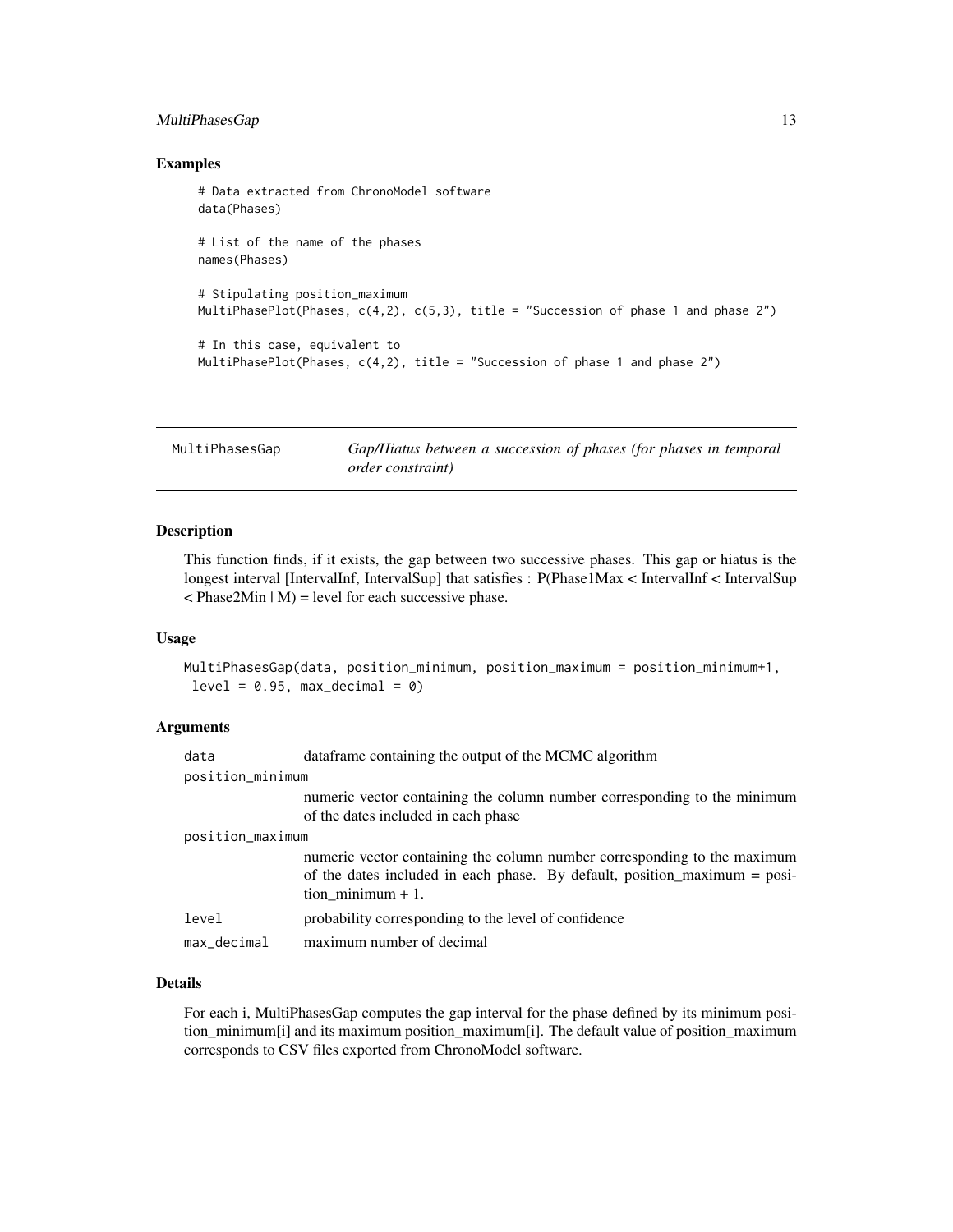<span id="page-13-0"></span>Returns a matrix of values containing the level of confidence and the endpoints of the gap for each pair of successive phases

#### Author(s)

Anne Philippe <Anne.Philippe@univ-nantes.fr> and Marie-Anne Vibet <Marie-Anne.Vibet@univ-nantes.fr>

# Examples

```
# Data extracted from ChronoModel software
data(Phases)
# List of the name of the phases
names(Phases)
# Stipulating position_maximum
MultiPhasesGap(Phases, c(4,2), c(5,3))
# In this case, equivalent to
MultiPhasesGap(Phases, c(4,2))
```
MultiPhasesTransition *Transition range for a succession of phases (for phases in temporal order constraint)*

#### Description

Finds if it exists the shortest interval [TransitionRangeInf, TransitionRangeSup] that satisfies : P(TransitionRangeInf < Phase1Max < Phase2Min < TransitionRangeSup | M) = level for each phase

# Usage

```
MultiPhasesTransition(data, position_minimum, position_maximum = position_minimum+1,
level = 0.95, max\_decimal = 0
```
# Arguments

| data                    | dataframe containing the output of the MCMC algorithm                                                                                                                        |
|-------------------------|------------------------------------------------------------------------------------------------------------------------------------------------------------------------------|
| position_minimum        |                                                                                                                                                                              |
|                         | numeric vector containing the column number corresponding to the minimum<br>of the dates included in each phase                                                              |
| position_maximum        |                                                                                                                                                                              |
|                         | numeric vector containing the column number corresponding to the maximum<br>of the dates included in each phase. By default, position_maximum = posi-<br>tion minimum $+1$ . |
| level<br>$max\_decimal$ | probability corresponding to the level of confidence<br>maximum number of decimal                                                                                            |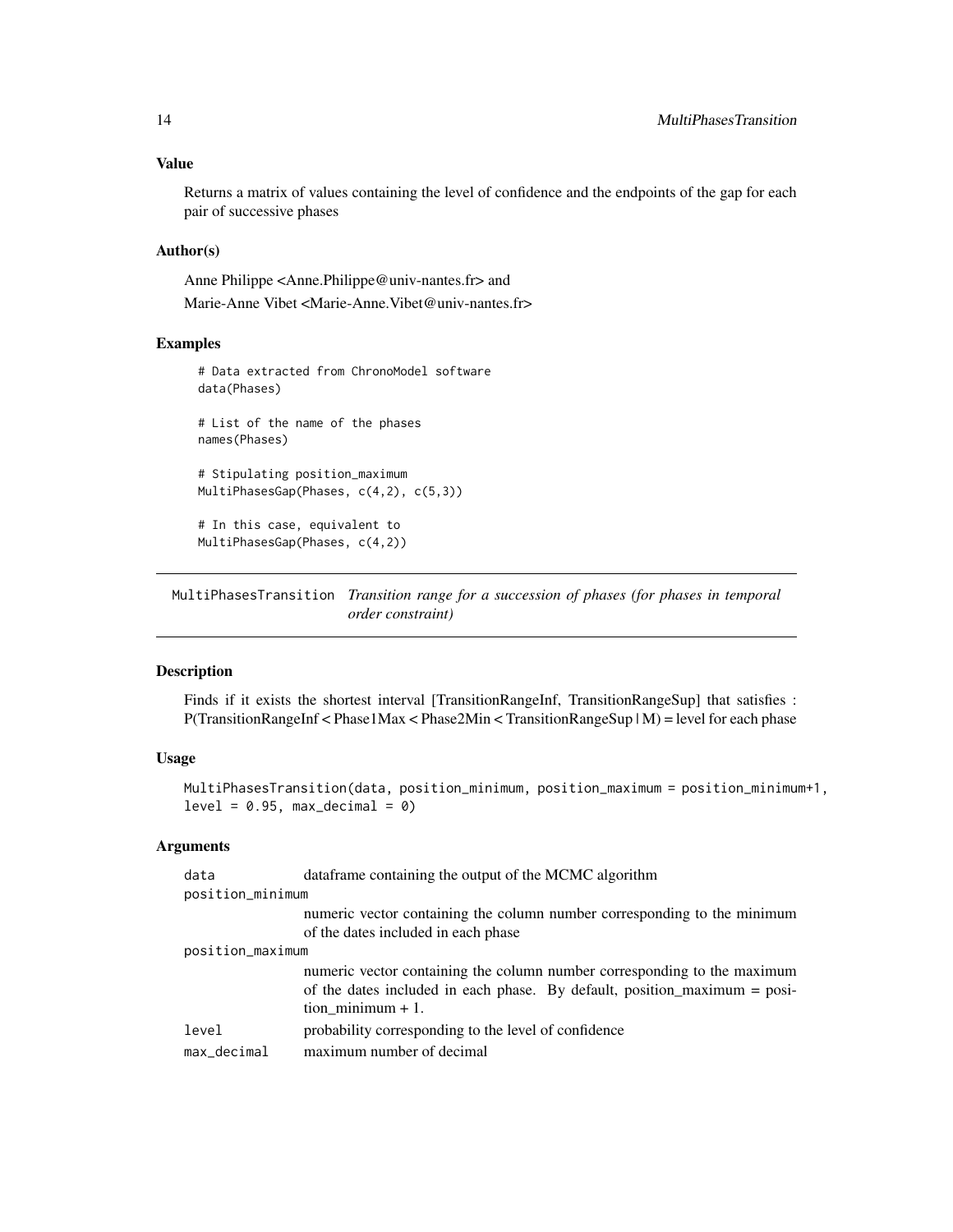# <span id="page-14-0"></span>Details

For each i, MultiPhasesTransition computes the transition interval for the phase defined by its minimum position\_minimum[i] and its maximum position\_maximum[i]. The default value of position\_maximum corresponds to CSV files exported from ChronoModel software.

# Value

Returns a matrix of values containing the level of confidence and the endpoints of the transition interval for each pair of successive phases

#### Author(s)

Anne Philippe <Anne.Philippe@univ-nantes.fr> and

Marie-Anne Vibet <Marie-Anne.Vibet@univ-nantes.fr>

#### Examples

```
# Data extracted from ChronoModel software
data(Phases)
# List of the name of the phases
names(Phases)
# Stipulating position_maximum
MultiPhasesTransition(Phases, c(4,2), c(5,3))
# In this case, equivalent to
MultiPhasesTransition(Phases, c(4,2))
```
MultiPhaseTimeRange *Phase Time Range for multiple phases*

# Description

Computes the shortest interval that satisfies : P(PhaseMin < IntervalInf < IntervalSup < PhaseMax  $|M$ ) = level

#### Usage

```
MultiPhaseTimeRange(data, position_minimum, position_maximum = position_minimum+1,
 level = 0.95, max\_decimal = 0
```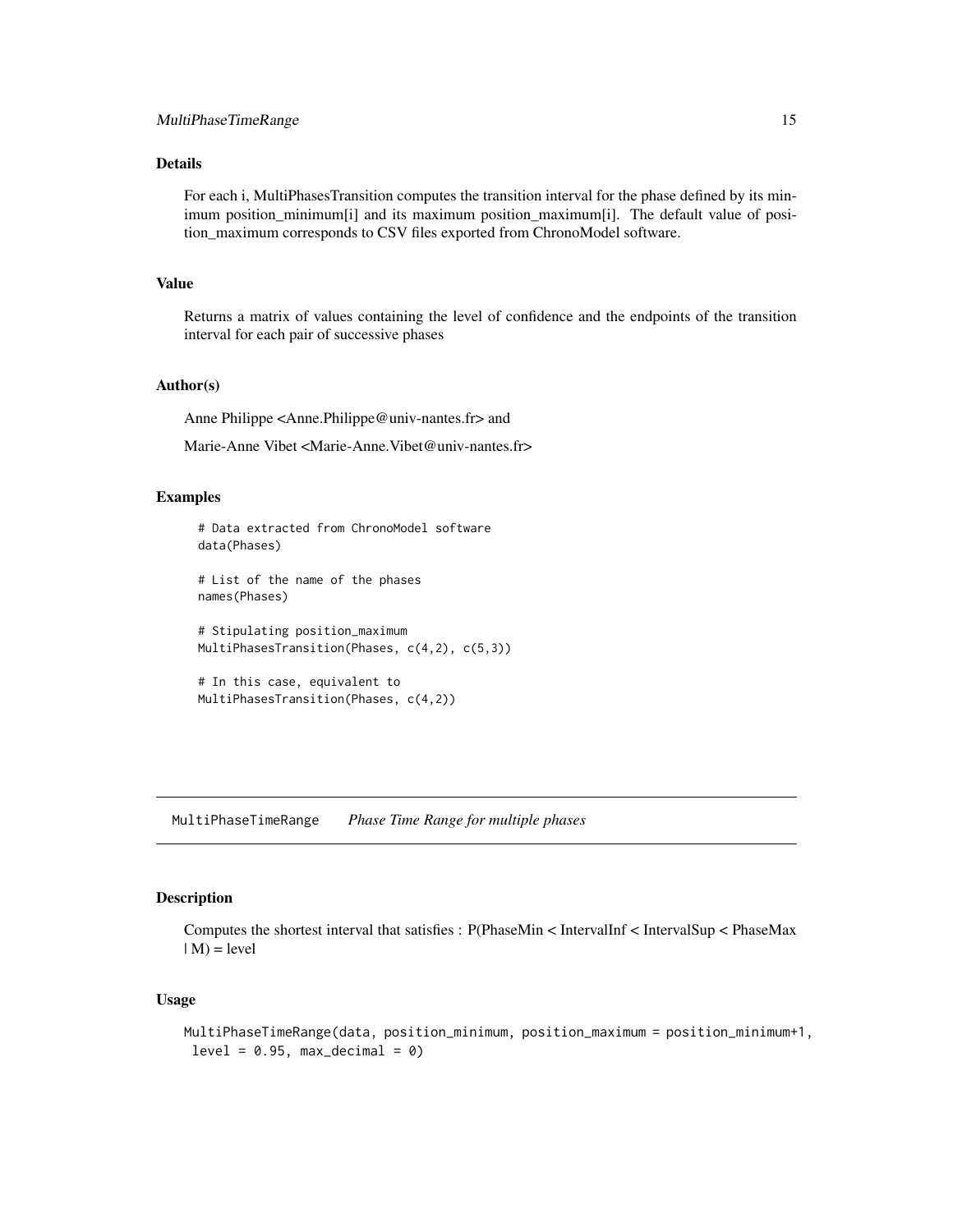#### Arguments

| data             | dataframe containing the output of the MCMC algorithm                                                                                                                        |  |
|------------------|------------------------------------------------------------------------------------------------------------------------------------------------------------------------------|--|
| position_minimum |                                                                                                                                                                              |  |
|                  | numeric vector containing the column number corresponding to the minimum<br>of the dates included in each phase                                                              |  |
| position_maximum |                                                                                                                                                                              |  |
|                  | numeric vector containing the column number corresponding to the maximum<br>of the dates included in each phase. By default, position_maximum = posi-<br>tion minimum $+1$ . |  |
| level            | probability corresponding to the desired level of confidence                                                                                                                 |  |
| max_decimal      | maximum number of decimal                                                                                                                                                    |  |

# Details

For each i, MultiPhaseTimeRange computes the time range interval for the phase defined by its minimum position\_minimum[i] and its maximum position\_maximum[i]. The default value of position\_maximum corresponds to CSV files exported from ChronoModel software.

#### Value

Returns a matrix of values containing the level of confidence and the endpoints of the shortest time range associated with the desired level

# Author(s)

Anne Philippe <Anne.Philippe@univ-nantes.fr> and

Marie-Anne Vibet <Marie-Anne.Vibet@univ-nantes.fr>

# Examples

```
# Data extracted from ChronoModel software
data(Phases)
```
# List of the name of the phases names(Phases)

# Stipulating position\_maximum MultiPhaseTimeRange(Phases, c(4,2), c(5,3))

# In this case, equivalent to MultiPhaseTimeRange(Phases, c(4,2))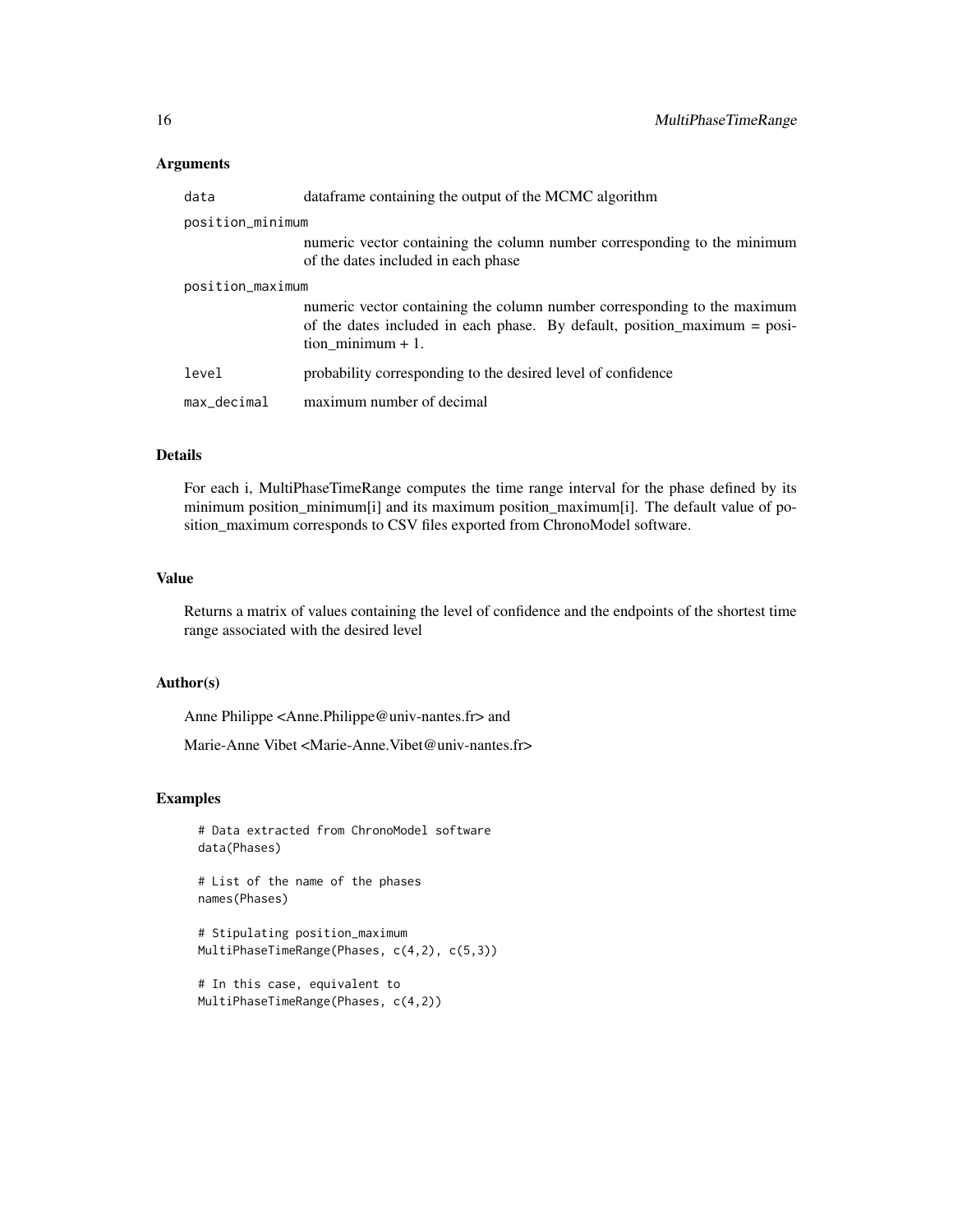<span id="page-16-0"></span>MultiSuccessionPlot *Successive Phases Density Plots (for phases in temporal order constraint)*

#### Description

This functions draws a plot of the densities of several successive phases and adds several statistics (mean, CI, HPDR)

#### Usage

```
MultiSuccessionPlot(data, position_minimum, position_maximum = position_minimum+1,
 level = 0.95, title = "Characterisation of a succession of phases")
```
#### Arguments

| data             | data frame containing the output of the MCMC algorithm                                                                                                                       |  |
|------------------|------------------------------------------------------------------------------------------------------------------------------------------------------------------------------|--|
| position_minimum |                                                                                                                                                                              |  |
|                  | numeric vector containing the column number corresponding to the minimum<br>of the dates included in each phase                                                              |  |
| position_maximum |                                                                                                                                                                              |  |
|                  | numeric vector containing the column number corresponding to the maximum<br>of the dates included in each phase. By default, position_maximum = posi-<br>tion minimum $+1$ . |  |
| level            | probability corresponding to the level of confidence                                                                                                                         |  |
| title            | title of the graph                                                                                                                                                           |  |
|                  |                                                                                                                                                                              |  |

#### Details

Curves represent the density of the minimum (oldest dates) and the maximum (youngest dates) of the dates included in each phase. Curves of the same color refer to the same phase. When there is only one curve of one color, it means that there is only one event in the corresponding phase and then the minimum equals the maximum. Time range intervals are symbolised by segments above the curves drawn using the same color as the one of the curves of the associated phase. Transition and gap range intervals are represented by two-coloured segments using the colors of successive phases. If the gap between the successive phases does not exist, a cross is drawn instead of a segment.

#### Value

Returns a plot of all densities and adds several summary statistics

# Author(s)

Anne Philippe <Anne.Philippe@univ-nantes.fr> and Marie-Anne Vibet <Marie-Anne.Vibet@univ-nantes.fr>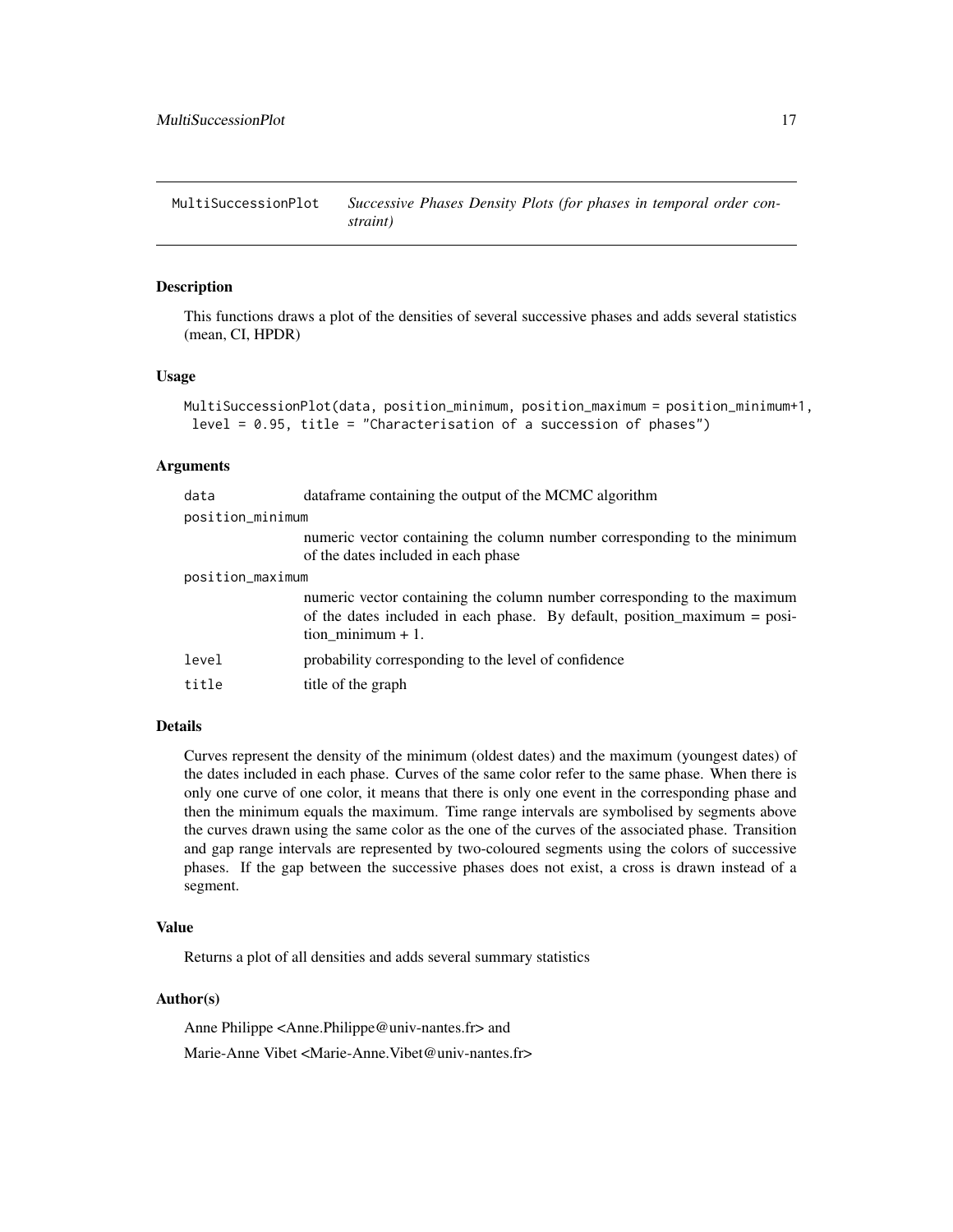#### Examples

```
# Data extracted from ChronoModel software
data(Phases)
# List of the name of the phases
names(Phases)
# Stipulating position_end
MultiSuccessionPlot(Phases, c(4,2), c(5,3), title = "Succession of phase 1 and phase 2")
# In this case, equivalent to
MultiSuccessionPlot(Phases, c(4,2), title = "Succession of phase 1 and phase 2")
```
PhaseDurationPlot *Plot of the marginal posterior densities of the duration of a phase*

# Description

This function draws the marginal posterior densities of the time elapsed between the minimum and the maximum of the dates included in a phase, and adds summary statistics (mean, CI)

#### Usage

```
PhaseDurationPlot(PhaseMin_chain, PhaseMax_chain, level=0.95,
title = "Duration of the phase", colors = T, GridLength=1024)
```
# Arguments

|            | PhaseMin_chain numeric vector containing the output of the MCMC algorithm for the minimum<br>of the dates included in the phase |
|------------|---------------------------------------------------------------------------------------------------------------------------------|
|            | PhaseMax_chain numeric vector containing the output of the MCMC algorithm for the maximum<br>of the dates included in the phase |
| level      | probability corresponding to the level of confidence used for the credible interval<br>and the time range                       |
| title      | title of the graph                                                                                                              |
| colors     | if TRUE $\rightarrow$ use of colors in the graph                                                                                |
| GridLength | length of the grid used to estimate the density                                                                                 |

#### Value

A plot with the marginal posterior densities of the duration of a phase and adds several summary statistics (mean, Credible interval, Time range)

# Author(s)

Anne Philippe <Anne.Philippe@univ-nantes.fr> and Marie-Anne Vibet <Marie-Anne.Vibet@univ-nantes.fr>

<span id="page-17-0"></span>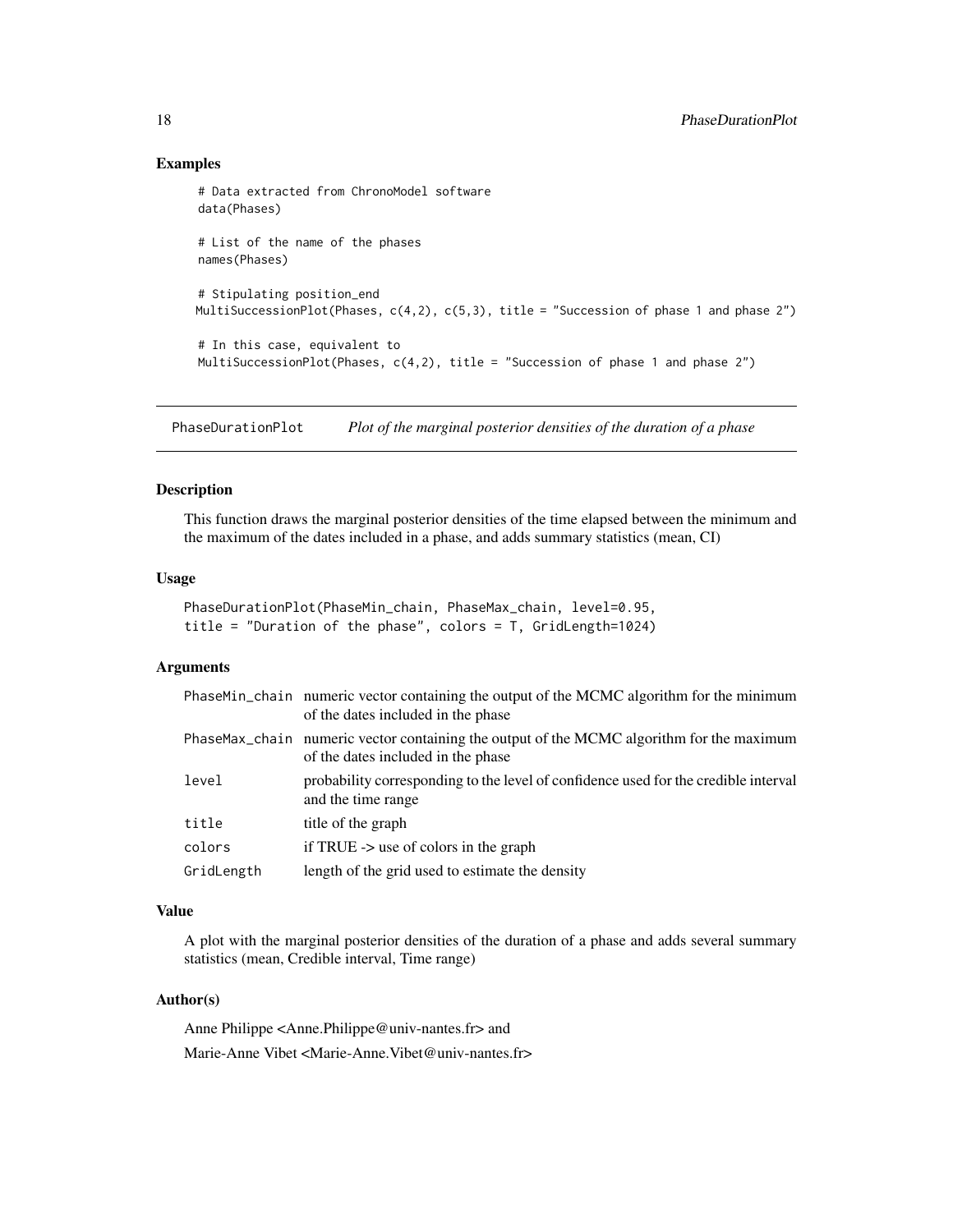#### <span id="page-18-0"></span>PhasePlot 19

# Examples

data(Phases); attach(Phases)

```
PhaseDurationPlot(Phase.1.alpha, Phase.1.beta, 0.95, "Duration of Phase 1")
PhaseDurationPlot(Phase.2.alpha, Phase.2.beta, 0.95, "Duration of Phase 2",colors = FALSE)
```

```
PhasePlot Plot of the marginal posterior densities of a phase
```
# Description

This function draws the marginal posterior densities of the minimum and the maximum of the dates included in the phase

#### Usage

```
PhasePlot(PhaseMin_chain, PhaseMax_chain, level = 0.95,
  title = "Characterisation of a phase", colors = T,
  GridLength = 1024)
```
# Arguments

|            | PhaseMin_chain numeric vector containing the output of the MCMC algorithm for the minimum<br>of the dates included in the phase |
|------------|---------------------------------------------------------------------------------------------------------------------------------|
|            | PhaseMax_chain numeric vector containing the output of the MCMC algorithm for the maximum<br>of the dates included in the phase |
| level      | probability corresponding to the level of confidence used for the credible interval<br>and the time range                       |
| title      | title of the graph                                                                                                              |
| colors     | if TRUE $\rightarrow$ use of colors in the graph                                                                                |
| GridLength | length of the grid used to estimate the density                                                                                 |

#### Value

A plot with the marginal posterior densities of the minimum and the maximum of the dates included in the phase and adds several summary statistics (mean, Credible interval, Time range)

# Author(s)

Anne Philippe <Anne.Philippe@univ-nantes.fr> and Marie-Anne Vibet <Marie-Anne.Vibet@univ-nantes.fr>

#### Examples

```
data(Phases); attach(Phases)
```
PhasePlot(Phase.1.alpha, Phase.1.beta, 0.95, "Densities of Phase 1") PhasePlot(Phase.2.alpha, Phase.2.beta, 0.95, "Densities of Phase 2",colors = FALSE)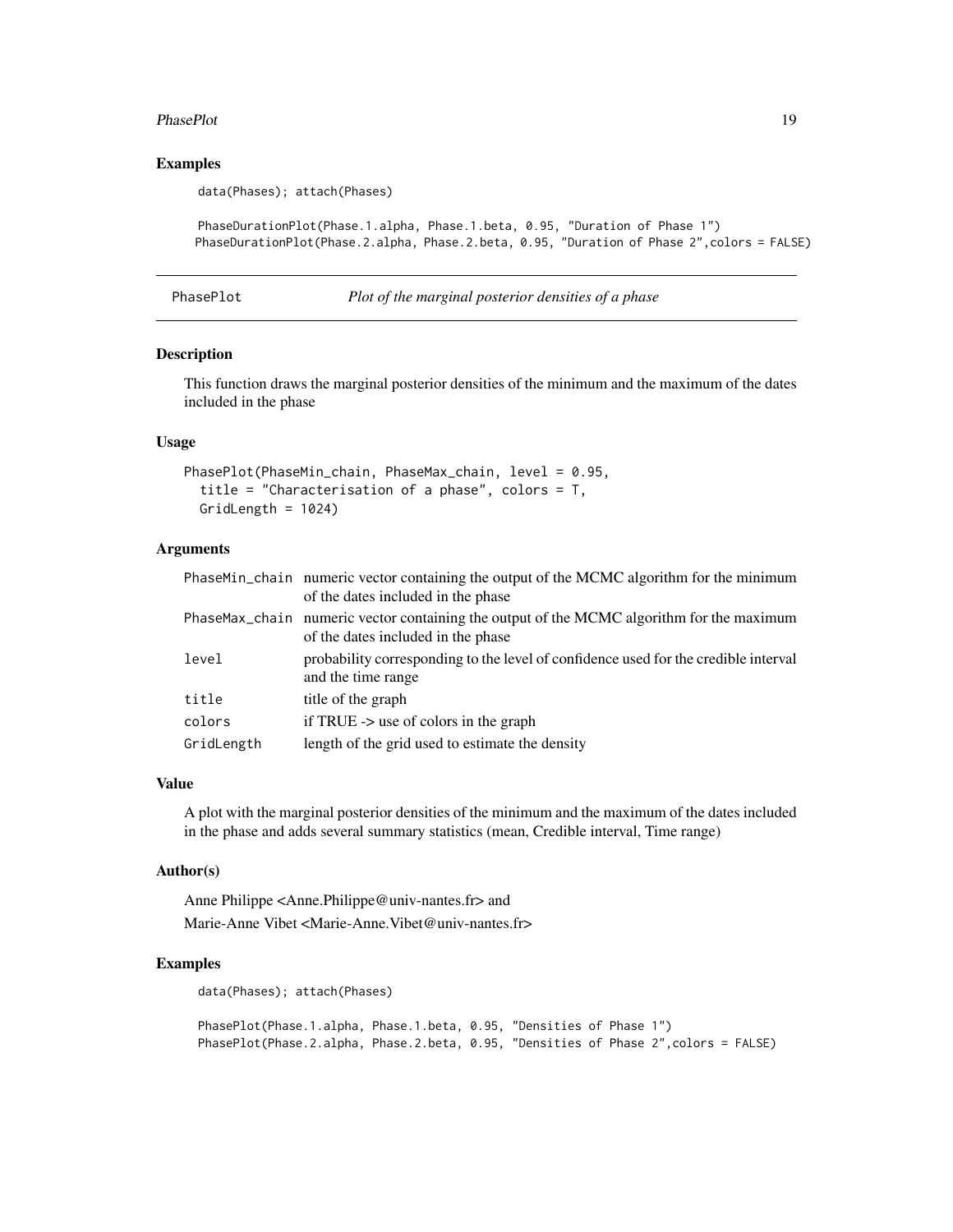<span id="page-19-0"></span>Phases *Phases*

# Description

Contains the output of the MCMC algorithm for all the phases (beginning and end) of two successive phases modelled in ChronoModel. Phase 1 is assued to be older than Phase 2.

#### Usage

data(Phases)

# Format

A data frame with 30000 observations on the following 5 variables.

iter a numeric vector corresponding to iteration number

- Phase.1.alpha a numeric vector containing the output of the MCMC algorithm for the beginning of the phase "Phase 1"
- Phase.1.beta a numeric vector containing the output of the MCMC algorithm for the end of the phase "Phase 1"
- Phase.2.alpha a numeric vector containing the output of the MCMC algorithm for the the beginning of the phase "Phase 2"
- Phase.2.beta a numeric vector containing the output of the MCMC algorithm for the end of the phase "Phase 2"

#### Author(s)

Anne Philippe <Anne.Philippe@univ-nantes.fr> and

Marie-Anne Vibet <Marie-Anne.Vibet@univ-nantes.fr>

```
data(Phases)
attach(Phases)
PhasePlot(Phase.1.alpha, Phase.1.beta)
PhaseTimeRange(Phase.1.alpha, Phase.1.beta)
PhasesGap(Phase.1.beta, Phase.2.alpha)
```

```
PhasesTransition(Phase.1.beta, Phase.2.alpha)
```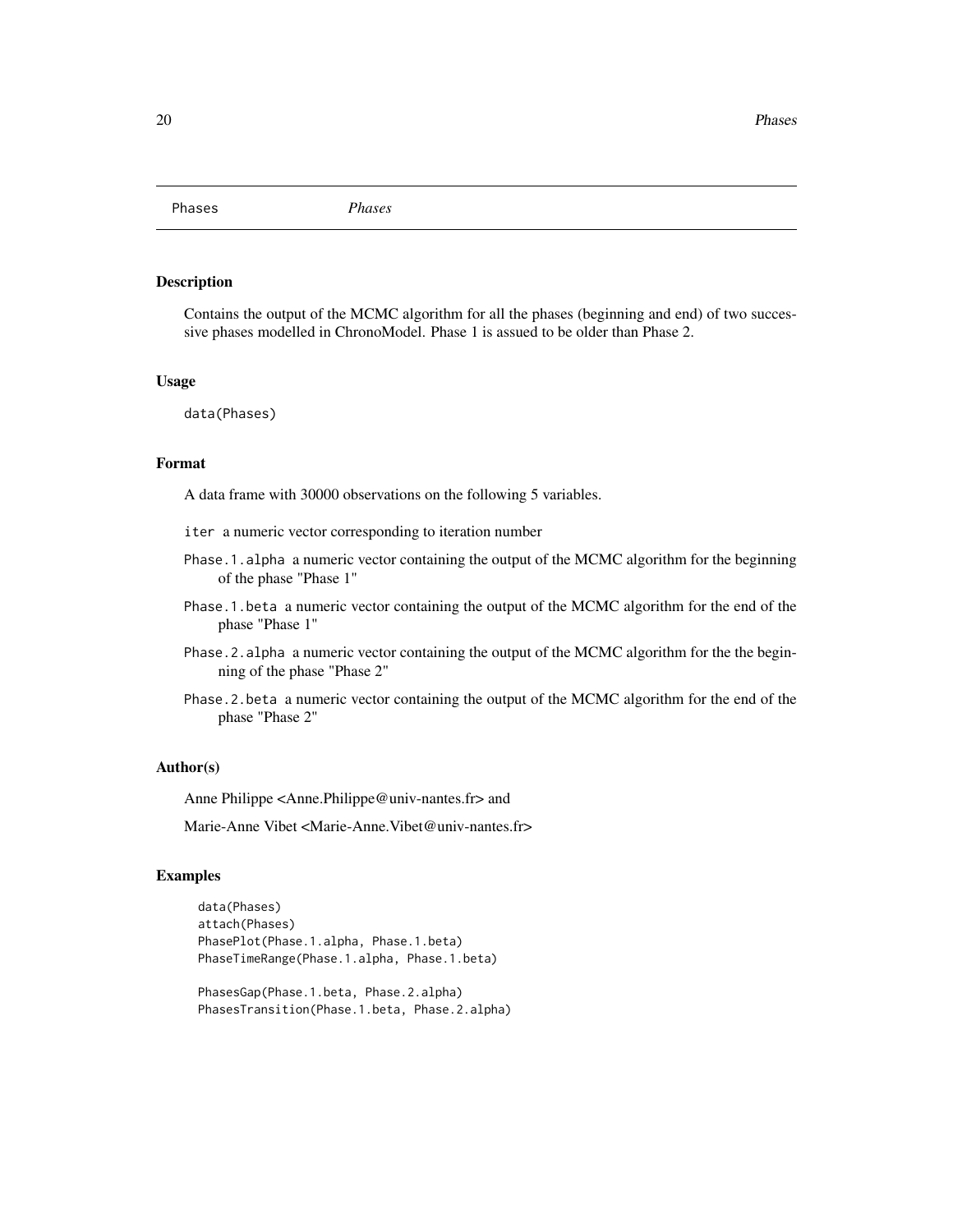<span id="page-20-0"></span>PhasesGap *Gap or Hiatus between two successive phases (for phases in temporal order constraint)*

# Description

This function finds, if it exists, the gap between two successive phases. This gap or hiatus is the longest interval [IntervalInf ; IntervalSup] that satisfies : P(Phase1Max\_chain < IntervalInf < IntervalSup < Phase2Min\_chain | M) = level.

#### Usage

```
PhasesGap(Phase1Max_chain, Phase2Min_chain, level = 0.95,
 max\_decimal = 0)
```
# Arguments

| Phase1Max_chain |                                                                                                                           |
|-----------------|---------------------------------------------------------------------------------------------------------------------------|
|                 | numeric vector containing the output of the MCMC algorithm for the maximum<br>of the dates included in the oldest phase   |
| Phase2Min_chain |                                                                                                                           |
|                 | numeric vector containing the output of the MCMC algorithm for the minimum<br>of the dates included in the youngest phase |
| level           | probability corresponding to the level of confidence                                                                      |
| max decimal     | maximum number of decimal                                                                                                 |

#### Value

Returns a vector of values containing the level of confidence and the endpoints of the gap between the successive phases

#### Author(s)

Anne Philippe <Anne.Philippe@univ-nantes.fr> and

Marie-Anne Vibet <Marie-Anne.Vibet@univ-nantes.fr>

```
data(Phases); attach(Phases)
PhasesGap(Phase.1.beta, Phase.2.alpha, 0.95)
PhasesGap(Phase.1.beta, Phase.2.alpha, 0.50)
```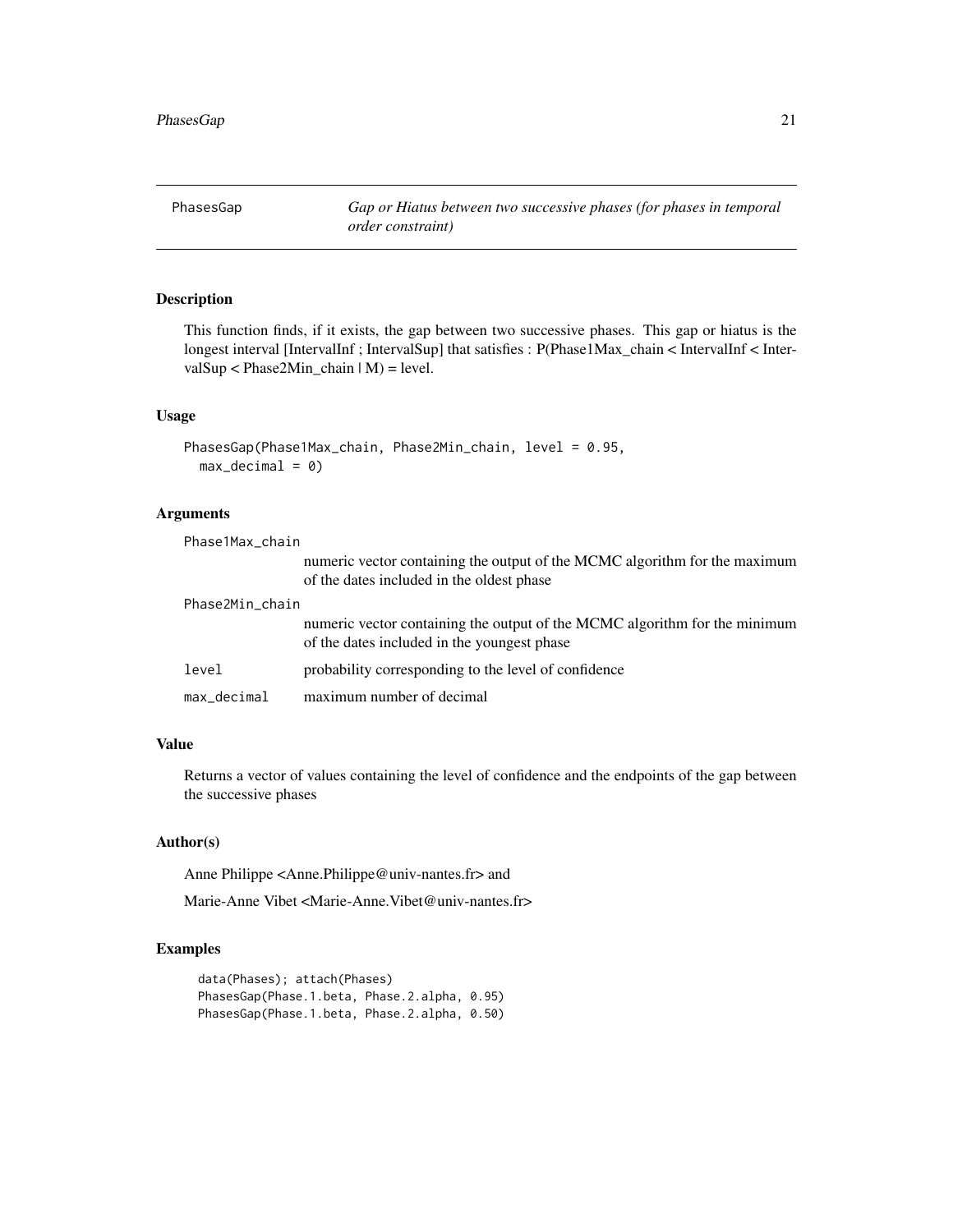<span id="page-21-0"></span>PhaseStatistics *Summary statistics for a phase*

#### Description

Estimation of several summary statistics of the minimum, the maximum and the duration of the dates included in the phase.

# Usage

```
PhaseStatistics(PhaseMin_chain, PhaseMax_chain, level = 0.95,
 max\_decimal = 0
```
#### Arguments

|             | PhaseMin_chain numeric vector containing the output of the MCMC algorithm for the minimum                                       |
|-------------|---------------------------------------------------------------------------------------------------------------------------------|
|             | of the dates included in the phase                                                                                              |
|             | PhaseMax_chain numeric vector containing the output of the MCMC algorithm for the maximum<br>of the dates included in the phase |
| level       | probability corresponding to the level of confidence used for the credible interval<br>and the highest density region           |
| max_decimal | maximum number of decimal                                                                                                       |

#### Details

The summary statistics are those given by MarginalStatistics function. The time range is given by PhaseTimeRange function. The duration is computed as follow duration = maximum - minimum at each iteration of the MCMC output.

#### Value

Returns a list of values corresponding to the summary statistics:

|                | Statistics of the minimum of the dates included in the phase  |
|----------------|---------------------------------------------------------------|
| $\mathcal{L}$  | Statistics of the maximum of the dates included in the phase  |
| 3              | Statistics of the duration of the dates included in the phase |
| $\overline{4}$ | The endpoints of the phase time range                         |

# Author(s)

Anne Philippe <Anne.Philippe@univ-nantes.fr> and Marie-Anne Vibet <Marie-Anne.Vibet@univ-nantes.fr>

```
data(Phases); attach(Phases)
PhaseStatistics(Phase.1.alpha, Phase.1.beta, 0.95, 0)
PhaseStatistics(Phase.2.alpha, Phase.2.beta, 0.95, 0)
```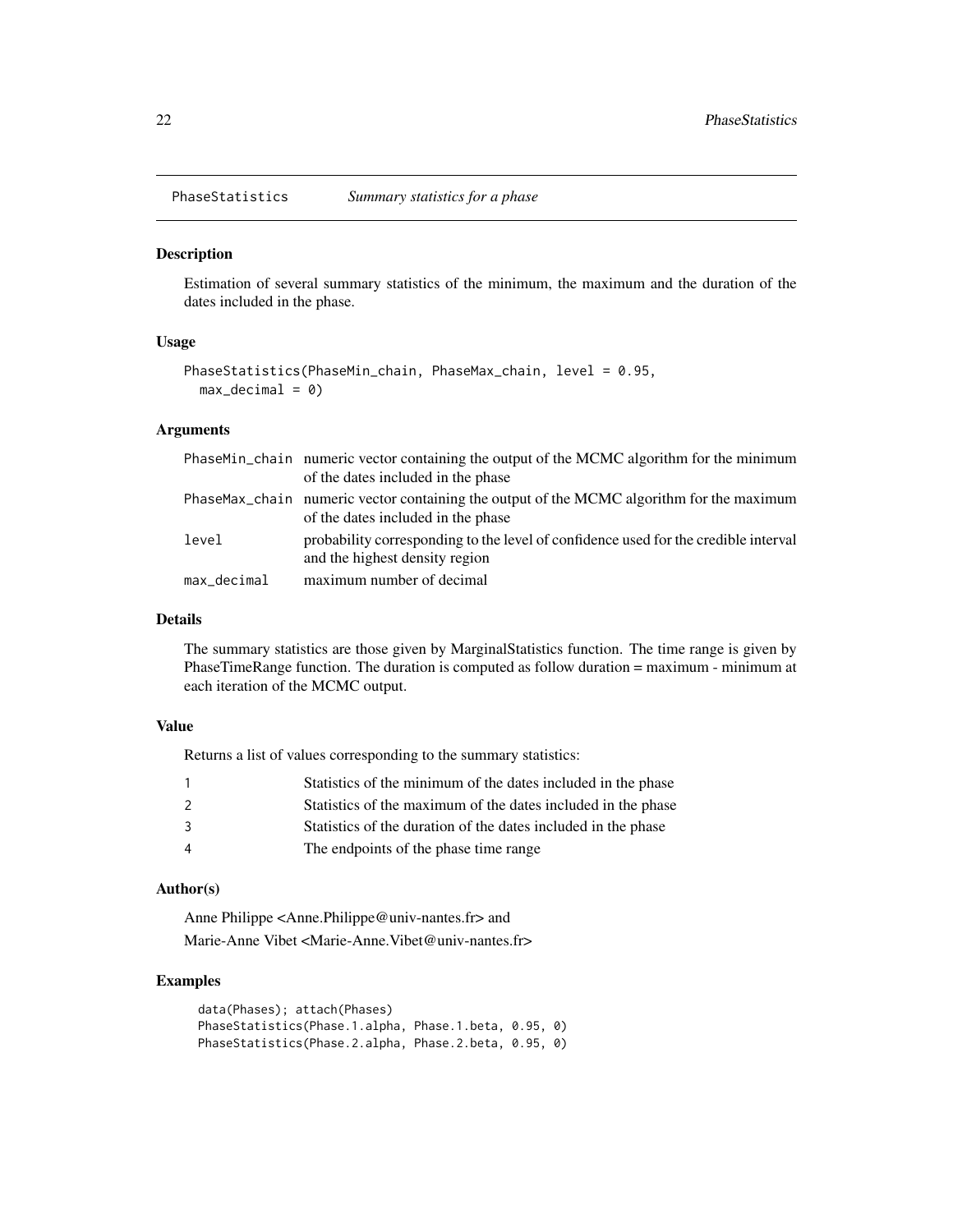<span id="page-22-0"></span>PhasesTransition *Transition range between two successive phases (for phases in temporal order constraint)*

# Description

Finds if it exists the shortest interval [TransitionRangeInf, TransitionRangeSup ] that satisfies : P(TransitionRangeInf < Phase1Max\_chain < Phase2Min\_chain < TransitionRangeSup | M) = level

### Usage

```
PhasesTransition(Phase1Max_chain, Phase2Min_chain, level = 0.95,
 max\_decimal = 0
```
#### Arguments

| Phase1Max_chain |                                                                                                                           |
|-----------------|---------------------------------------------------------------------------------------------------------------------------|
|                 | numeric vector containing the output of the MCMC algorithm for the maximum<br>of the dates included in the oldest phase   |
| Phase2Min_chain |                                                                                                                           |
|                 | numeric vector containing the output of the MCMC algorithm for the minimum<br>of the dates included in the youngest phase |
| level           | probability corresponding to the level of confidence                                                                      |
| $max\_decimal$  | maximum number of decimal                                                                                                 |

# Value

Returns a vector of values containing the level of confidence and the endpoints of the transition interval between the successive phases

#### Author(s)

Anne Philippe <Anne.Philippe@univ-nantes.fr> and

Marie-Anne Vibet <Marie-Anne.Vibet@univ-nantes.fr>

```
data(Phases); attach(Phases)
PhasesTransition(Phase.1.beta, Phase.2.alpha, 0.95)
PhasesTransition(Phase.1.beta, Phase.2.alpha, 0.50)
```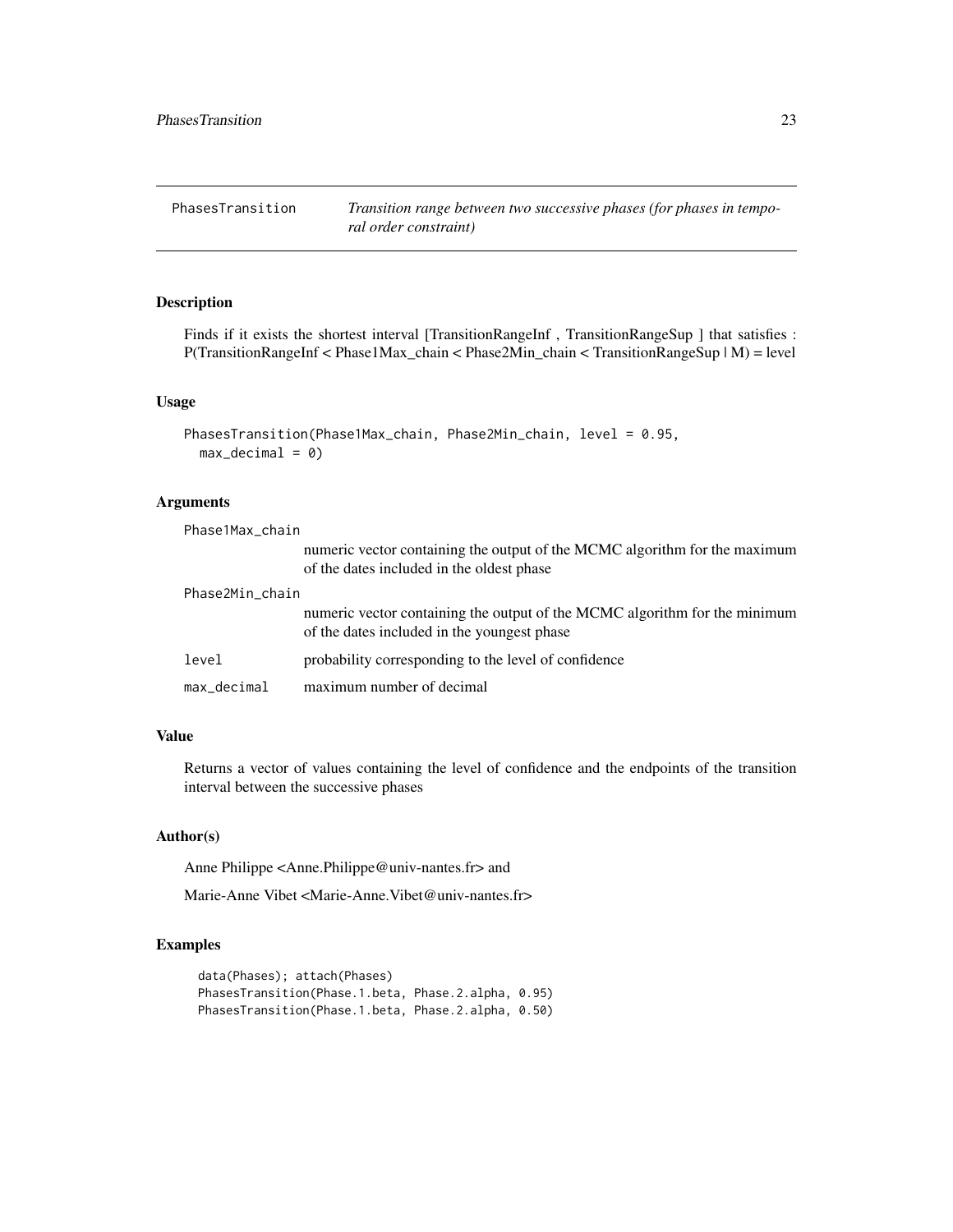<span id="page-23-0"></span>PhaseTimeRange *Phase Time Range*

# Description

Computes the shortest interval [IntervalInf ; IntervalSup ] that satisfies : P(PhaseMin\_chain =< IntervalInf < IntervalSup =< PhaseMax\_chain | M) = level.

#### Usage

```
PhaseTimeRange(PhaseMin_chain, PhaseMax_chain, level = 0.95,
 max\_decimal = 2)
```
#### Arguments

|             | PhaseMin_chain numeric vector containing the output of the MCMC algorithm for the minimum<br>of the dates included in the phase |
|-------------|---------------------------------------------------------------------------------------------------------------------------------|
|             | PhaseMax_chain numeric vector containing the output of the MCMC algorithm for the maximum<br>of the dates included in the phase |
| level       | probability corresponding to the desired level of confidence                                                                    |
| max_decimal | maximum number of decimal                                                                                                       |

#### Value

A vector of values containing the desired level of confidence and the endpoints of the shortest time range associated with this desired level.

# Examples

```
data(Phases); attach(Phases)
PhaseTimeRange(Phase.1.alpha, Phase.1.beta, 0.95)
PhaseTimeRange(Phase.2.alpha, Phase.2.beta, 0.95, 0)
```
SuccessionPlot *Density Plots of two successive phases (for phases in temporal order constraint)*

# Description

Plot of the densities of the minimum and the maximum of the dates included in each phase and adds several summary statistics (mean, CI, HPDR)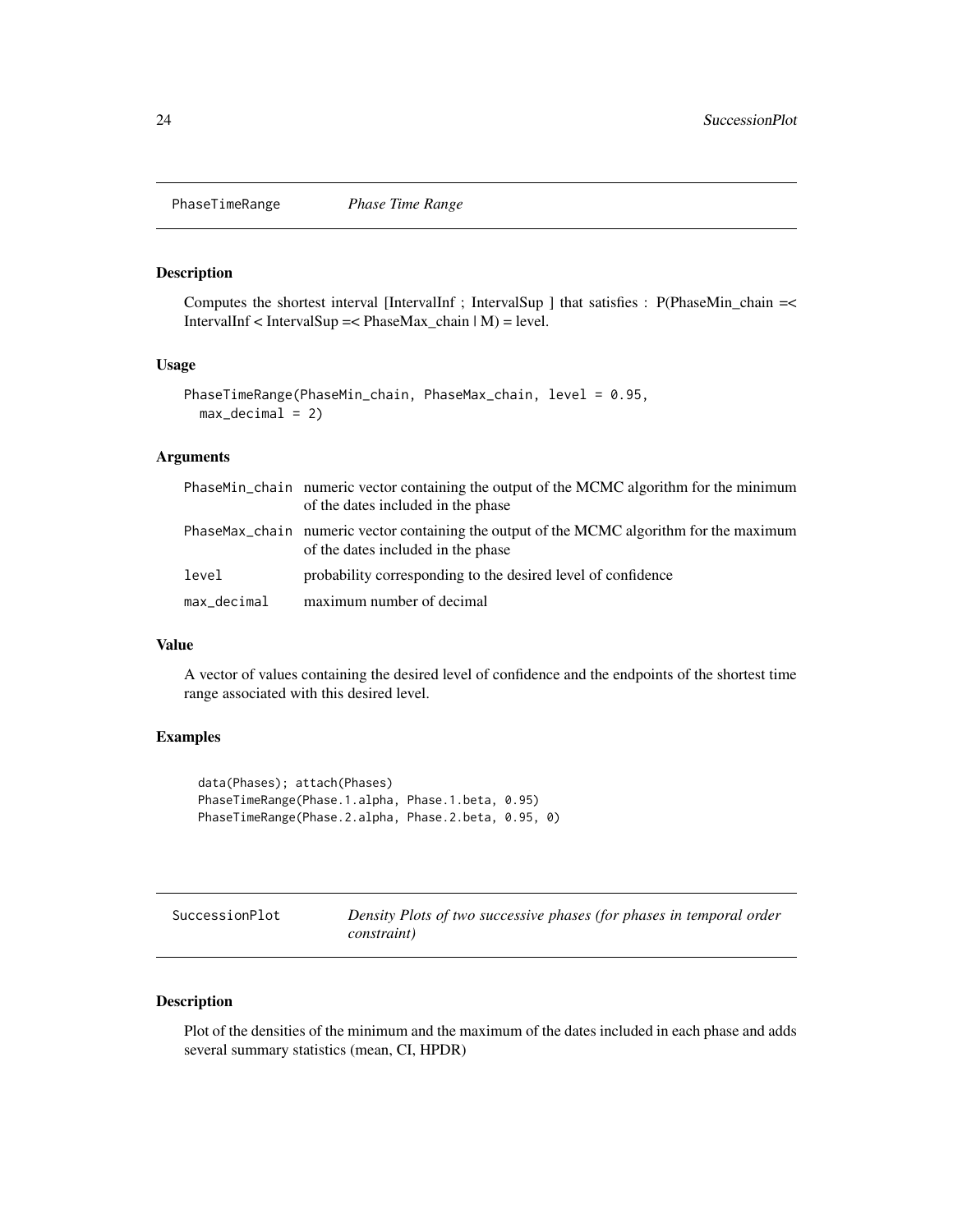# SuccessionPlot 25

#### Usage

```
SuccessionPlot(Phase1Min_chain, Phase1Max_chain, Phase2Min_chain,
 Phase2Max_chain, level = 0.95,
  title = "Characterisation of several phases", GridLength = 1024)
```
# Arguments

| Phase1Min_chain |                                                                                                                           |
|-----------------|---------------------------------------------------------------------------------------------------------------------------|
|                 | numeric vector containing the output of the MCMC algorithm for the minimum<br>of the dates included in the oldest phase   |
| Phase1Max chain |                                                                                                                           |
|                 | numeric vector containing the output of the MCMC algorithm for the maximum<br>of the dates included in the oldest phase   |
| Phase2Min chain |                                                                                                                           |
|                 | numeric vector containing the output of the MCMC algorithm for the minimum<br>of the dates included in the youngest phase |
| Phase2Max_chain |                                                                                                                           |
|                 | numeric vector containing the output of the MCMC algorithm for the maximum<br>of the dates included in the youngest phase |
| level           | probability corresponding to the level of confidence                                                                      |
| title           | title of the graph                                                                                                        |
| GridLength      | length of the grid used to estimate the density                                                                           |

#### Details

Curves represent the density of the minimum (oldest dates) and the maximum (youngest dates) of the dates included in each phase. Curves of the same color refer to the same phase. Time range intervals are symbolised by segments above the curves drawn using the same color as the one of the curves of the associated phase. Transition and gap range intervals are represented by two-coloured segments using the colors of the both phases in succession. If the gap between the successive phases does not exist, a cross is drawn instead of a segment.

#### Value

Plot of the densities of the minimum and the maximum of the dates included in each phase

#### Author(s)

Anne Philippe <Anne.Philippe@univ-nantes.fr> and

Marie-Anne Vibet <Marie-Anne.Vibet@univ-nantes.fr>

```
data(Phases); attach(Phases)
SuccessionPlot(Phase.1.alpha, Phase.1.beta, Phase.2.alpha, Phase.2.beta, 0.95)
```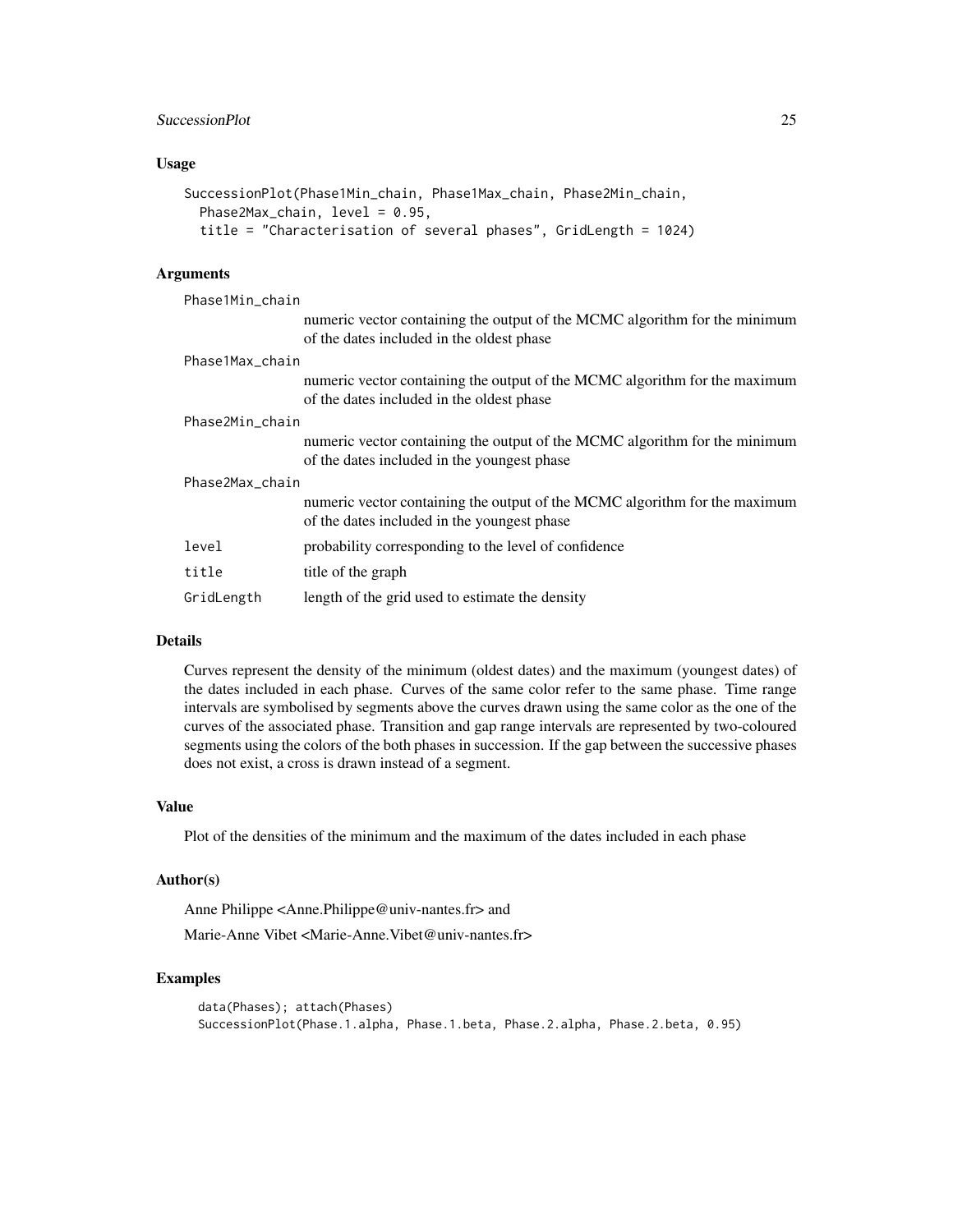#### <span id="page-25-0"></span>Description

A statistical graphic designed for the archaeological study of rhythms of the long term that embodies a theory of archaeological evidence for the occurrence of events.

#### Usage

```
TempoActivityPlot(data, position, level=0.95, count = TRUE,
title = "Activity plot")
```
# Arguments

| data     | data frame containing the output of the MCMC algorithm                                               |
|----------|------------------------------------------------------------------------------------------------------|
| position | numeric vector containing the position of the column corresponding to the MCMC<br>chains of interest |
| level    | probability corresponding to the level of confidence used for the credible interval                  |
| count    | if TRUE the counting process is given as a number, otherwise it is a probability                     |
| title    | title of the graph                                                                                   |

#### Value

It calculates the cumulative frequency of specified events by calculating how many events took place before each date in a specified range of dates.

# Author(s)

Anne Philippe <Anne.Philippe@univ-nantes.fr>, Thomas S. Dye <TSD@tsdye.com> and

Marie-Anne Vibet <Marie-Anne. Vibet@univ-nantes.fr>

# References

Dye, T.S. (2016) Long-term rhythms in the development of Hawaiian social stratification. Journal of Archaeological Science, 71, 1–9.

```
data(Events);
TempoActivityPlot(Events[1:1000,], c(2:5))
TempoActivityPlot(Events[1:1000,], c(2:5), count = TRUE)
```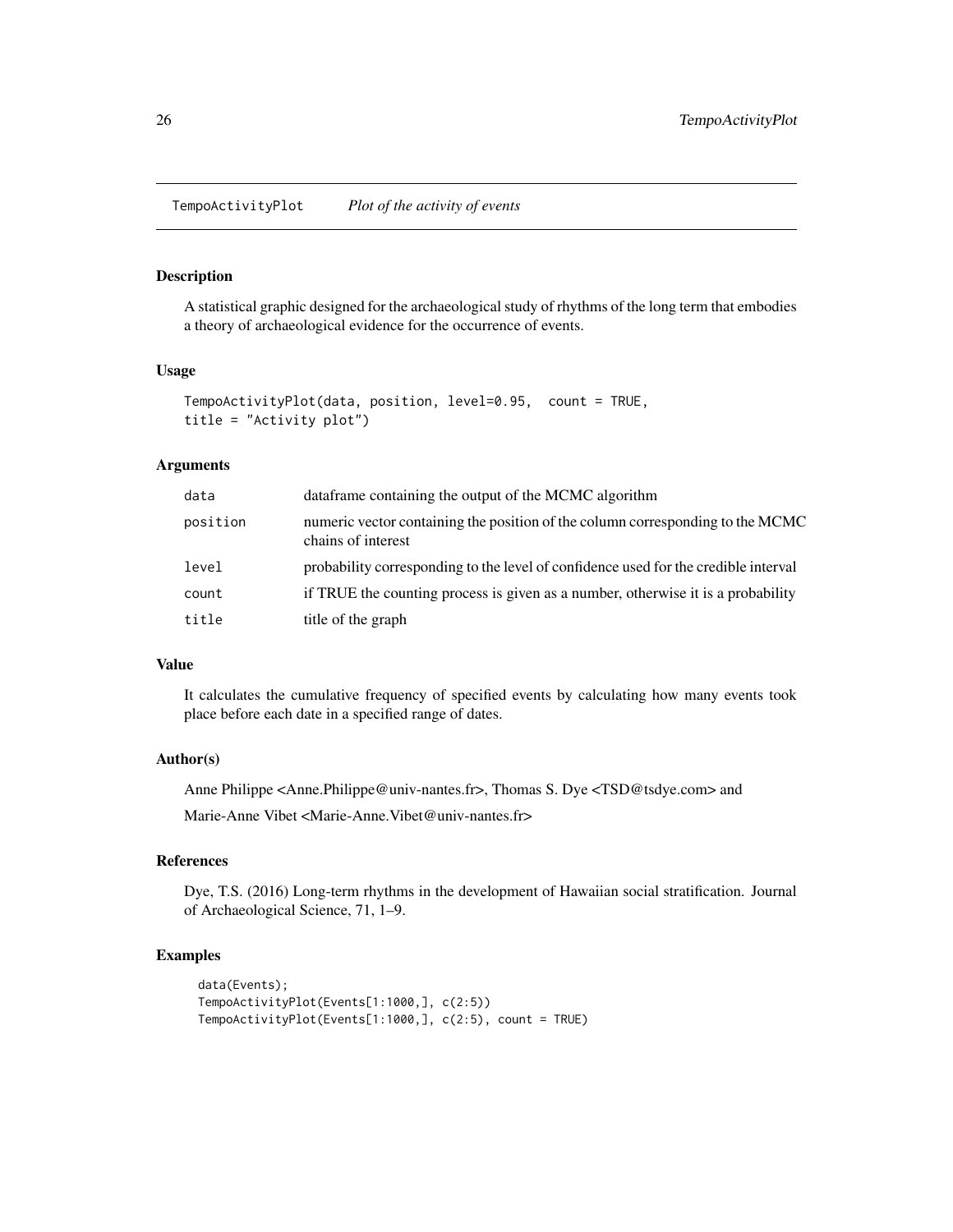<span id="page-26-0"></span>

# Description

A statistical graphic designed for the archaeological study of rhythms of the long term that embodies a theory of archaeological evidence for the occurrence of events.

#### Usage

TempoPlot(data, position, level=0.95, count = TRUE, Gauss=FALSE, title = "Tempo plot")

# Arguments

| data     | dataframe containing the output of the MCMC algorithm                                                |
|----------|------------------------------------------------------------------------------------------------------|
| position | numeric vector containing the position of the column corresponding to the MCMC<br>chains of interest |
| level    | probability corresponding to the level of confidence used for the credible interval                  |
| count    | if TRUE the counting process is given as a number, otherwise it is a probability                     |
| Gauss    | if TRUE, the Gaussian approximation of the CI is used                                                |
| title    | title of the graph                                                                                   |
|          |                                                                                                      |

#### Value

It calculates the cumulative frequency of specified events by calculating how many events took place before each date in a specified range of dates.

# Author(s)

Anne Philippe <Anne.Philippe@univ-nantes.fr>, Thomas S. Dye <TSD@tsdye.com> and Marie-Anne Vibet <Marie-Anne.Vibet@univ-nantes.fr>

# References

Dye, T.S. (2016) Long-term rhythms in the development of Hawaiian social stratification. Journal of Archaeological Science, 71, 1–9.

```
data(Events);
TempoPlot(Events[1:1000,], c(2:5))
TempoPlot(Events[1:1000,], c(2:5), count = TRUE)
```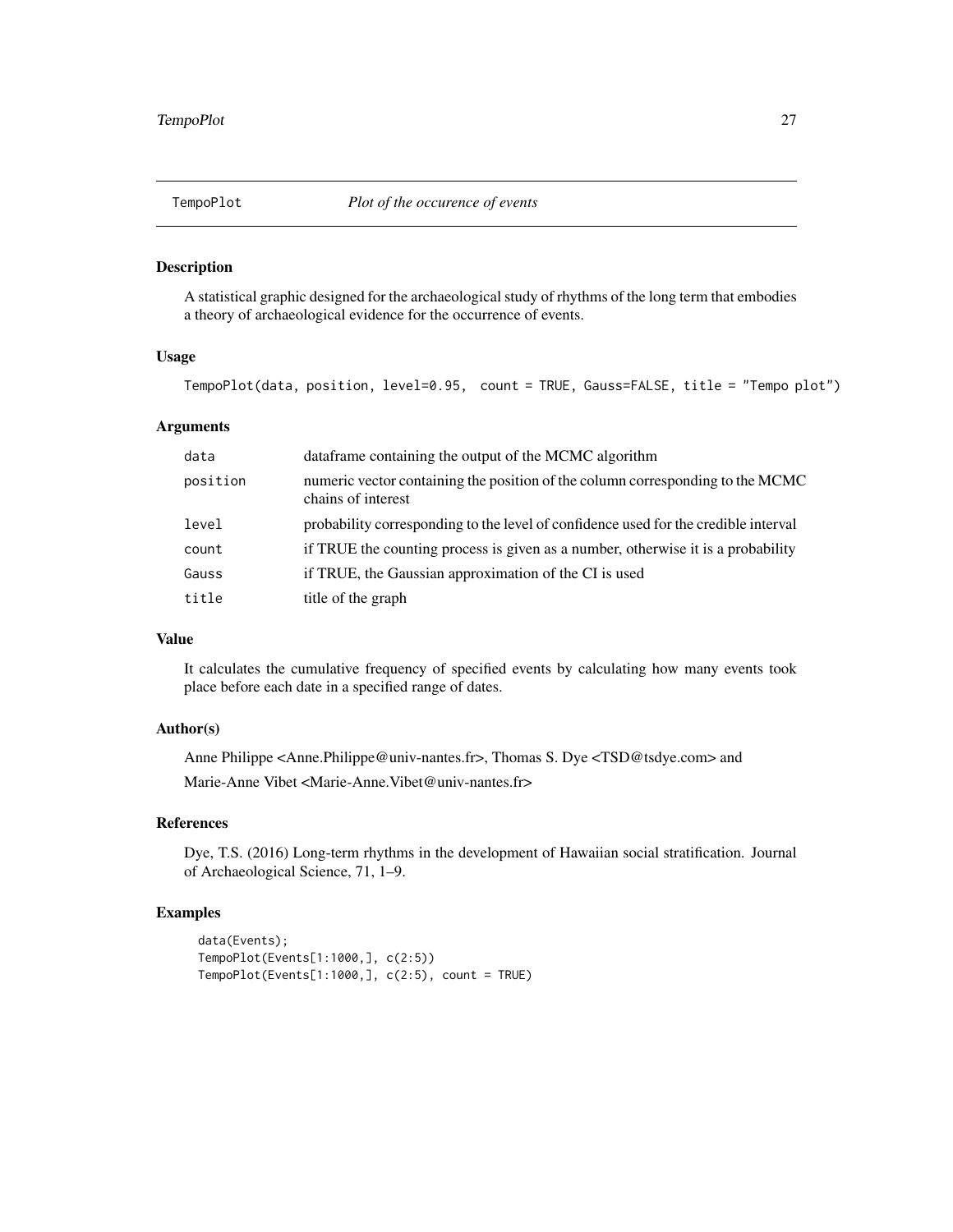# <span id="page-27-0"></span>**Index**

∗Topic Bayesian test MarginalProba, [7](#page-6-0) ∗Topic CSV file ImportCSV, [5](#page-4-0) ∗Topic ChronoModel Events, [5](#page-4-0) Phases, [20](#page-19-0) ∗Topic Hiatus between two dates DatesHiatus, [4](#page-3-0) ∗Topic MCMC output Events, [5](#page-4-0) Phases, [20](#page-19-0) ∗Topic Maximum of a group of dates CreateMinMaxGroup, [2](#page-1-0) ∗Topic Minimum of a group of dates CreateMinMaxGroup, [2](#page-1-0) ∗Topic anteriority / posteriority MarginalProba, [7](#page-6-0) ∗Topic bayesian statistics MultiPhasesGap, [13](#page-12-0) PhaseDurationPlot, [18](#page-17-0) PhasePlot, [19](#page-18-0) ∗Topic credible interval CredibleInterval, [3](#page-2-0) MarginalPlot, [6](#page-5-0) MarginalStatistics, [8](#page-7-0) MultiCredibleInterval, [9](#page-8-0) MultiDatesPlot, [10](#page-9-0) PhaseDurationPlot, [18](#page-17-0) PhasePlot, [19](#page-18-0) PhaseStatistics, [22](#page-21-0) TempoPlot, [27](#page-26-0) ∗Topic datasets Events, [5](#page-4-0) Phases, [20](#page-19-0) ∗Topic gap between two phases MultiPhasesGap, [13](#page-12-0) MultiSuccessionPlot, [17](#page-16-0) PhasesGap, [21](#page-20-0)

SuccessionPlot, [24](#page-23-0) ∗Topic highest posterior density regions MultiDatesPlot, [10](#page-9-0) MultiHPD, [11](#page-10-0) ∗Topic highest posterior density MarginalStatistics, [8](#page-7-0) PhaseDurationPlot, [18](#page-17-0) PhasePlot, [19](#page-18-0) PhaseStatistics, [22](#page-21-0) ∗Topic individual phase PhaseDurationPlot, [18](#page-17-0) PhasePlot, [19](#page-18-0) PhaseStatistics, [22](#page-21-0) PhaseTimeRange, [24](#page-23-0) ∗Topic marginal posterior density MarginalPlot, [6](#page-5-0) MultiPhasePlot, [12](#page-11-0) MultiSuccessionPlot, [17](#page-16-0) PhaseDurationPlot, [18](#page-17-0) PhasePlot, [19](#page-18-0) SuccessionPlot, [24](#page-23-0) ∗Topic maximum a posteriori MarginalStatistics, [8](#page-7-0) PhaseStatistics, [22](#page-21-0) ∗Topic mean MarginalPlot, [6](#page-5-0) MarginalStatistics, [8](#page-7-0) PhaseDurationPlot, [18](#page-17-0) PhasePlot, [19](#page-18-0) PhaseStatistics, [22](#page-21-0) TempoActivityPlot, [26](#page-25-0) TempoPlot, [27](#page-26-0) ∗Topic phase time range MultiPhasePlot, [12](#page-11-0) MultiPhaseTimeRange, [15](#page-14-0) MultiSuccessionPlot, [17](#page-16-0) PhaseStatistics, [22](#page-21-0) PhaseTimeRange, [24](#page-23-0)